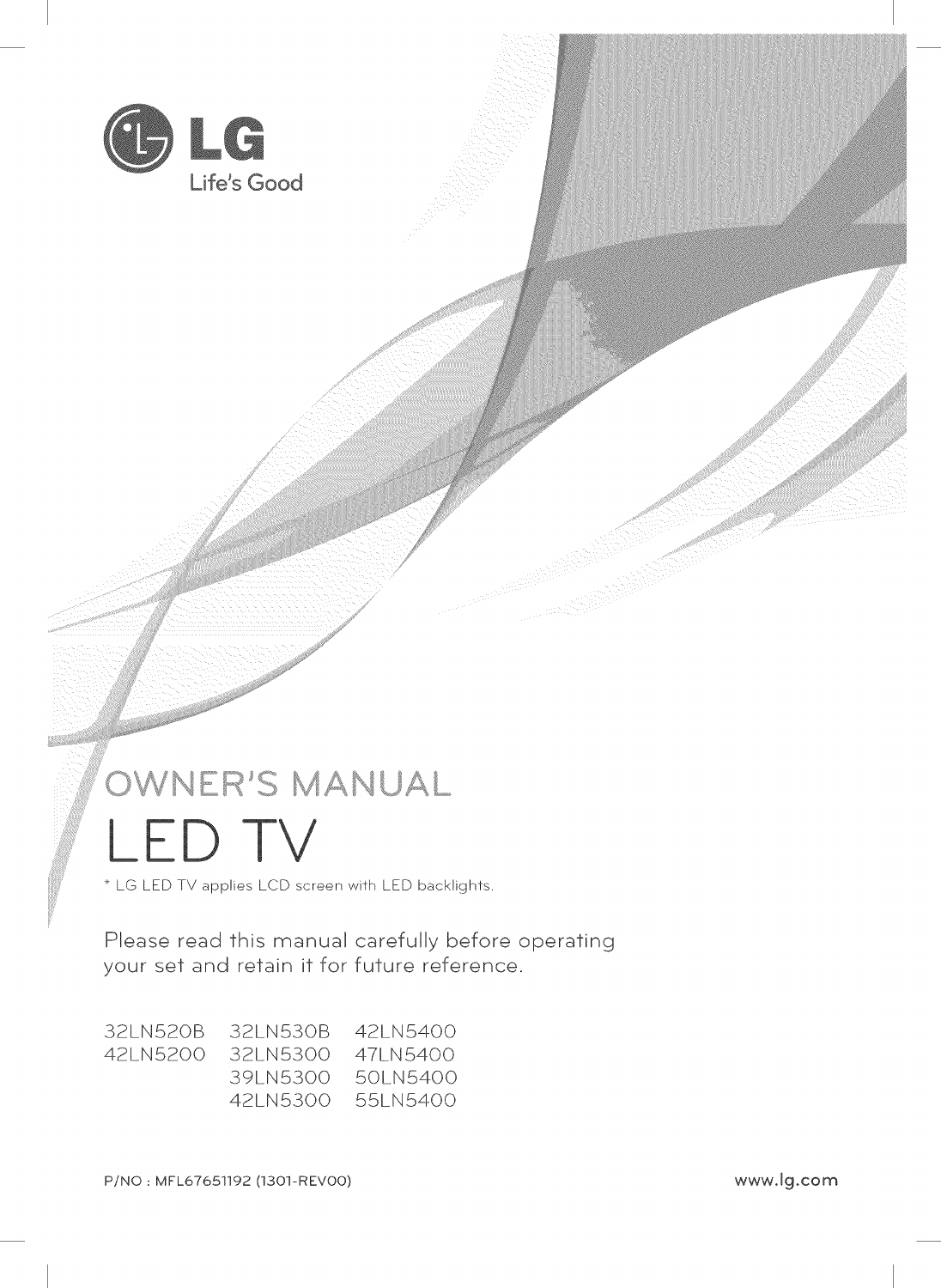### IMPORTANT SAFETY INSTRUCTIONS

Always comply with the following precautions to avoid dangerous situations and ensure peak performance of your product.



The lightning flash with arrowhead symbol, within an equilateral triangle, is intended to alert the user to the presence of uninsulated "dangerous voltage" within the product's enclosure that may be of sufficient magnitude to constitute a risk of electric shock to persons.

The exclamation point within an equilateral<br>triangle is intended to alert the user to the triangle is intended to alert the user to the presence of important operating and maintenance (servicing) instructions in the literature accompanying the appliance.

#### WARNING/CAUTION

-TO REDUCE THE RiSK OF FiRE AND ELECTRIC SHOCK, DO NOT EXPOSE THIS PRODUCT TO RAIN OR MOISTURE.

#### **A** WARNING

If you ignore the warning message, you may be seriously injured or there is a possibility of accident or death.

### **A** CAUTION

If you ignore the caution message, you may be stightly injured or the product may be damaged.

#### **BA** NOTE

The note helps you understand and use the product safely. Please read the note carefully before using the product.

WARNING: This product contains chemicals known to the State of California to cause cancer and birth defects or other reproductive harm.

Wash hands after handling.

Read these instructions. Keep these instructions. Heed all warnings. Follow all instructions.



Do not use this apparatus near water.



Clean only with a dry cloth.



Do not block any ventilation openings. Install in accordance with the manufacturer's instructions.



Do not install near any heat sources such as radiators, heat registers, stoves, or other apparatus (including amplifiers) that produce heat.



Do not defeat the safety purpose of the polarized or grounding-type plug. A polarized plug has two blades with one wider than the other. A grounding type plug has two blades and a third grounding prong. The wide blade or the third prong are provided for your safety. If the provided plug does not fit into your outlet, consult an electrician for replacement of the obsolete outlet (Can differ by country).



Do not press strongly upon the panel with a hand or a sharp object such as a nail, pencil or pen, or make a scratch on it.

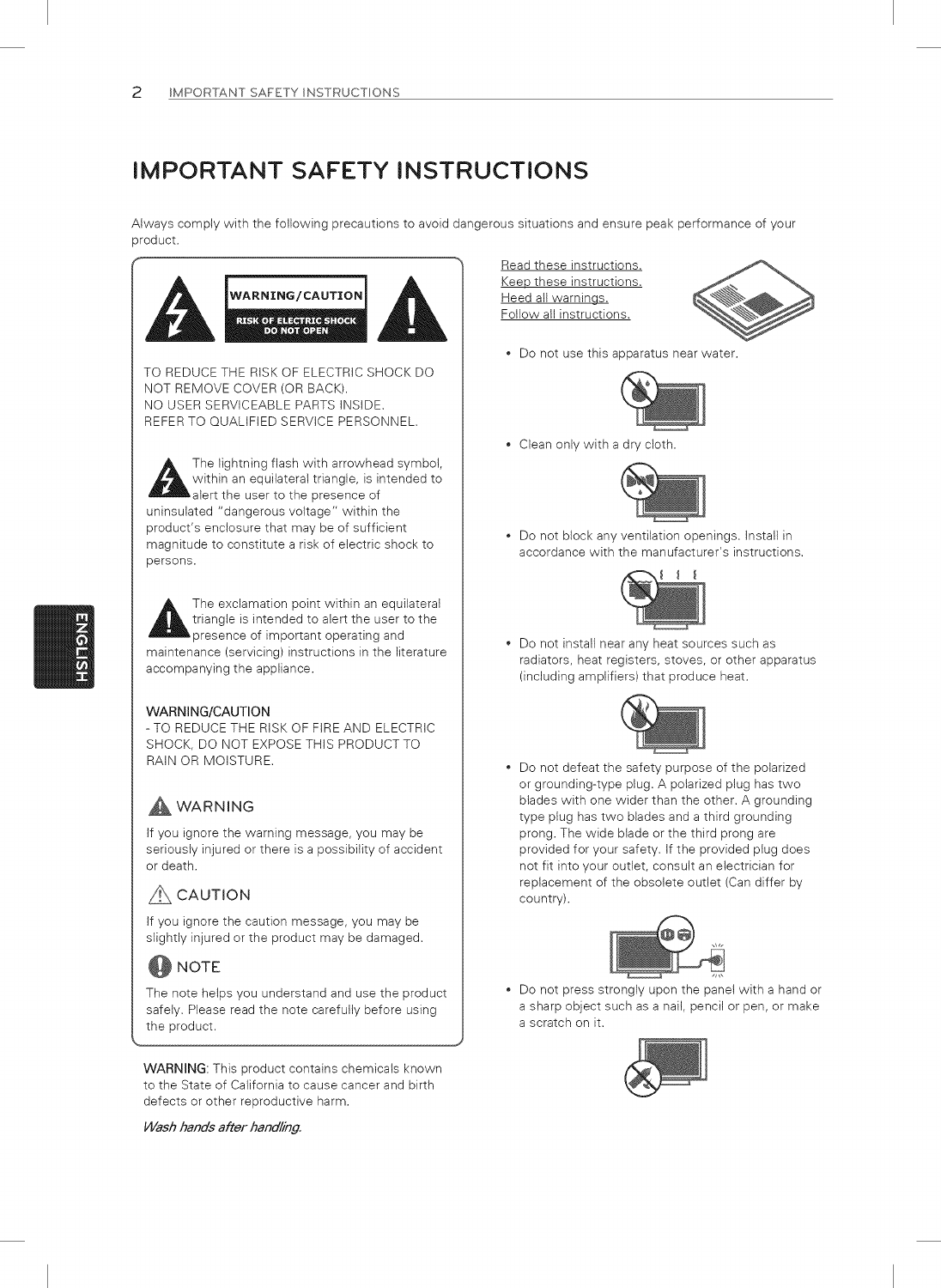• Protect the power cord from being walked on or pinched particularly at plugs, convenience receptacles, and the point where they exit from the apparatus.



Only use attachments/accessories specified by the manufacturer.



Use only with a cart, stand, tripod, bracket, or table specified by the manufacturer, or sold with the apparatus. When a cart is used, use caution when moving the cart/apparatus combination to avoid injury from tip-over.



Unplug this apparatus during lightning storms or when unused for long periods of time.



• Refer all servicing to qualified service personnel. Servicing is required when the apparatus has been damaged in any way, such as power-supply cord or plug is damaged, liquid has been spilled or objects have fallen into the apparatus, the apparatus has been exposed to rain or moisture, does not operate normally, or has been dropped.



- Do not stick metal objects or any other conductive material into the power cord. Do not touch the end of the power cord while it is ptugged in.
- Keep the packing anti-moisture material or vinyl packing out of the reach of children. Anti-moisture material is harmful if swallowed. If swallowed by mistake, force the patient to vomit and visit the nearest hospital. Additionally, vinyl packing can cause suffocation. Keep it out of the reach of children.

CAUTION concerning the Power Cord (Can differ by country):

It is recommended that appliances be placed upon a dedicated circuit; that is, a single outlet circuit which powers only that appliance and has no additional outlets or branch circuits. Check the specification page of this owner's manual to be certain. Do not connect too many appliances to the same AC power outlet as this could result in fire or electric shock. Do not overload wall outlets. Overloaded wall outlets, loose or damaged wall outlets, extension cords, frayed power cords, or damaged or cracked wire insulation are dangerous. Any of these conditions could result in electric shock or fire. Periodically examine the cord of your appliance, and if its appearance indicates damage or deterioration, unplug it, discontinue use of the appliance, and have the cord replaced with an exact replacement part by an authorized service. Protect the power cord from physical or mechanical abuse, such as being twisted, kinked, pinched, closed in a door, or walked upon. Pay particular attention to plugs, wall outlets, and the point where the cord exits the appliance. Do not move the TV with the power cord plugged in. Do not use a damaged or loose power cord. Be sure do grasp the plug when unplugging the power cord. Do not pull on the power cord to unplug the TV.



• Warning - To reduce the risk of fire or electrical shock, do not expose this product to rain, moisture or other liquids. Do not touch the TV with wet hands. Do not install this product near flammable objects such as gasoline or candles, or expose the TV to direct air conditioning.



Do not expose to dripping or splashing and do not place objects filled with liquids, such as vases, cups, etc. on or over the apparatus (e.g. on shelves above the unit).

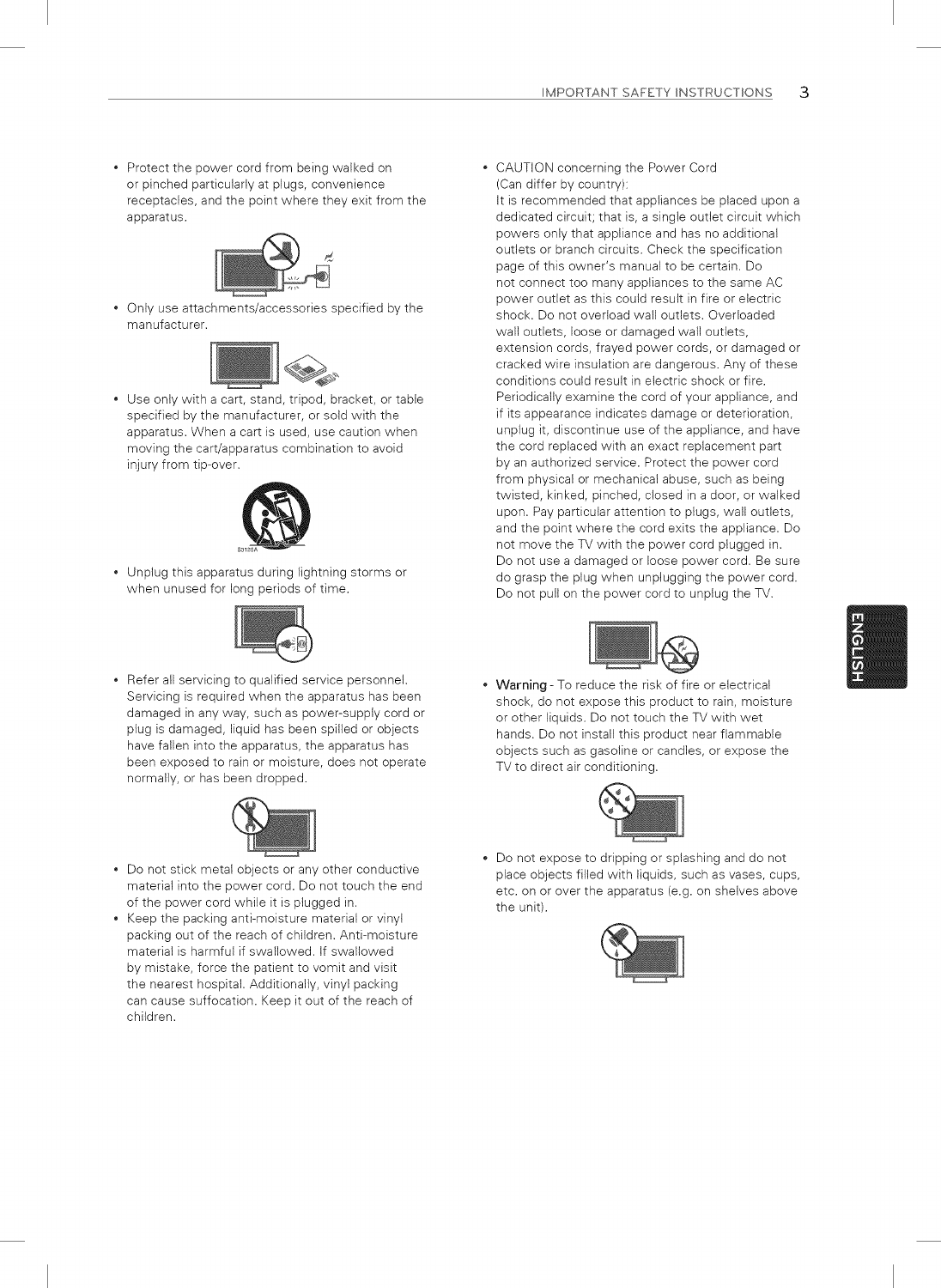#### Grounding

(Except for devices which are not grounded.) Ensure that you connect the earth ground wire to prevent possible electric shock (i.e. a TV with a three-prong grounded AC plug must be connected to a three-prong grounded AC outlet). If grounding methods are not possible, have a qualified electrician install a separate circuit breaker. Do not try to ground the unit by connecting it to telephone wires, lightening rods, or gas pipes.



- As long as this unit is connected to the AC wall outlet, it is not disconnected from the AC power source even if the unit is turned off.
- Do not attempt to modify this product in any way without written authorization from LG Electronics. Unauthorized modification could void the user's authority to operate this product.
- Outdoor Antenna Grounding (Can differ by country): If an outdoor antenna is installed, foliow the precautions below. An outdoor antenna system should not be located in the vicinity of overhead power lines or other electric light or power circuits, or where it can come in contact with such power lines or circuits as death or serious injury can occur. Be sure the antenna system is grounded so as to provide some protection against voltage surges and built-up static charges. Section 810 of the National Electrical Code (NEC) in the U.S.A. provides information with respect to proper grounding of the mast and supporting structure, grounding of the lead-in wire to an antenna discharge unit, size of grounding conductors, location of antenna discharge unit, connection to grounding electrodes and requirements for the grounding electrode. Antenna grounding according to the National Electrical Code, ANSl/NFPA 70



#### Cleaning

When cleaning, unplug the power cord and wipe gently with a soft cloth to prevent scratching. Do not spray water or other liquids directly on the TV as electric shock may occur. Do not clean with chemicals such as alcohol, thinners or benzine.

#### Moving

Make sure the product is turned off, unplugged and all cables have been removed. It may take 2 or more people to carry larger TVs. Do not press or put stress on the front panel of the TV.

#### Ventilation

Install your TV where there is proper ventilation. Do not install in a confined space such as a bookcase. Do not cover the product with cloth or other materials while plugged. Do not install in excessively dusty places.

- If you smell smoke or other odors coming from the TV, unplug the power cord and contact an authorized service center.
- Keep the product away from direct sunlight.
- Never touch this apparatus or antenna during a thunder or lightning storm.
- When mounting a TV on the wall, make sure not to install the TV by hanging the power and signal cables on the back of the TV.
- Do not allow an impact shock or any objects to fall into the product, and do not drop anything onto the screen.
- Disconnecting the Main Power The power outlet used with this device must remain easily accessible.
- Store the accessories (battery, etc.) in a safe location out of the reach of children.
- This apparatus use batteries. In your community there might be regulations that require you to dispose of these batteries properly due to environmental considerations. Please contact your local authorities for disposal or recycling information.
- Do not dispose of batteries in a fire.
- Do not short circuit, disassemble or allow the batteries to overheat.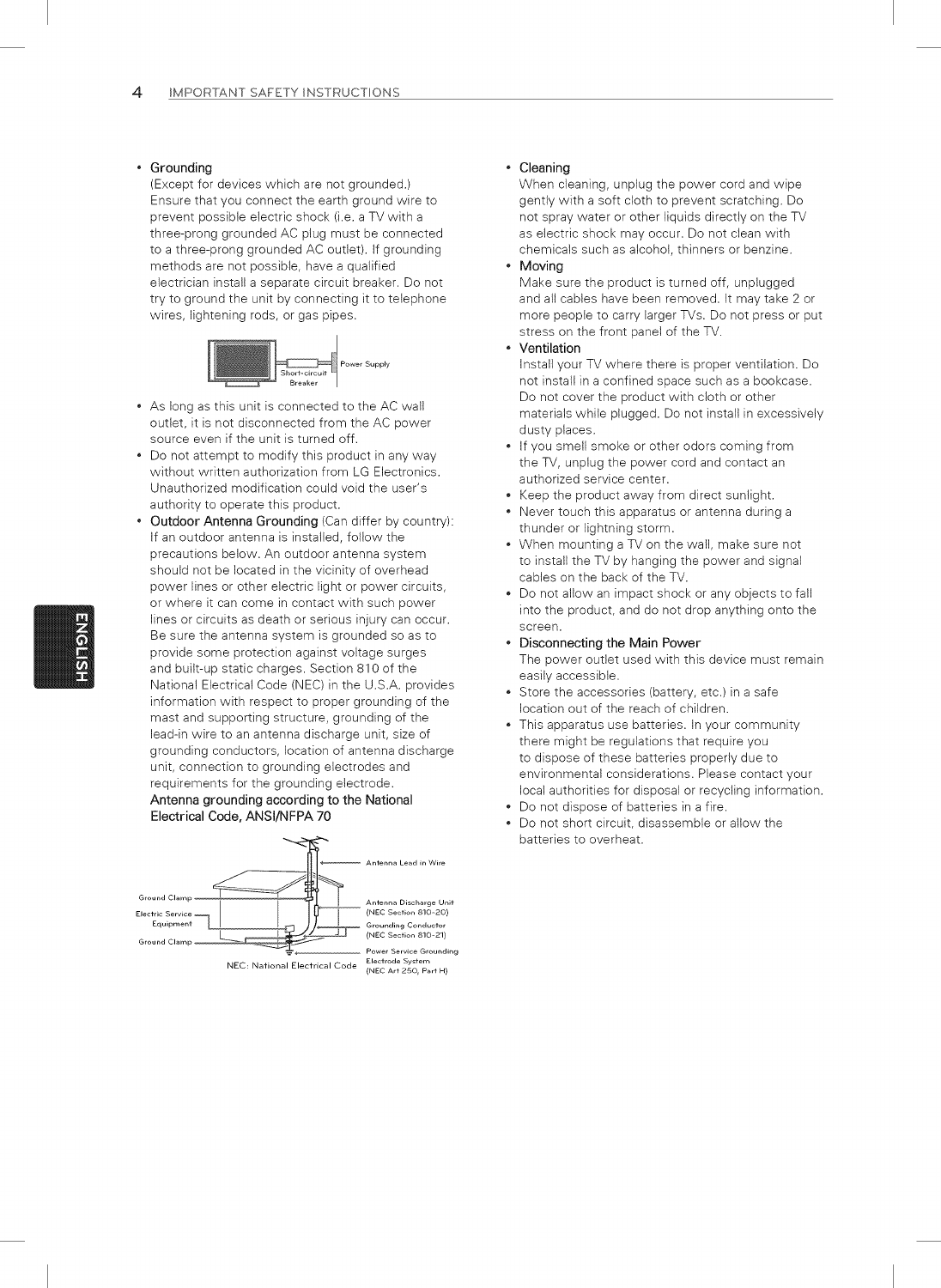#### Dot Defect

The Plasma or LCD panel is a high technology product with resolution of two million to six million pixels. In a very few cases, you could see fine dots on the screen while you're viewing the TV. Those dots are deactivated pixels and do not affect the performance and reliability of the TV.

#### Generated Sound

"Cracking" noise: A cracking noise that occurs when watching or turning off the TV is generated by plastic thermal contraction due to temperature and humidity. This noise is common for products where thermal deformation is required.

Electrical circuit humming/panel buzzing: A low level noise is generated from a high-speed switching circuit, which supplies a large amount of current to operate a product. It varies depending on the product.

This generated sound does not affect the performance and reliability of the product.

- Take care not to touch the ventilation openings. When watching the TV for a long period, the ventilation openings may become hot. This does not affect the performance of the product or cause defects in the product.
- If the TV feels cold to the touch, there may be a small "flicker" when it is turned on. This is normal, there is nothing wrong with TV. Some minute dot defects may be visible on the screen, appearing as tiny red, green, or blue spots. However, they have no adverse effect on the TV's performance. Avoid touching the LCD screen or holding your finger(s) against it for long periods of time. Doing so may produce some temporary distortion effects on the screen.

#### Preventing "Image burn" or "Burn-in" on your TV screen



- If a fixed image displays on the TV screen for a long period of time, it will be imprinted and become a permanent disfigurement on the screen. This is "image burn" or "burn-in" and not covered by the warranty.
- If the aspect ratio of the TV is set to 4:3 for a long period of time, image burn may occur on the letterboxed area of the screen.
- Avoid displaying a fixed image on the TV screen for a long period of time (2 or more hours for LCD, 1 or more hours for the Plasma TV) to prevent image burn.

#### For USA and Canada

#### **FCC NOTICE**

This equipment has been tested and found to comply with the limits for a Class B digital device, pursuant to Part 15 of the FCC Rules. These limits are designed to provide reasonable protection against harmful interference in a residential installation. This equipment generates, uses and can radiate radio frequency energy and, if not installed and used in accordance with the instructions, may cause harmful interference to radio communications. However, there is no guarantee that interference will not occur in a particular installation. If this equipment does cause harmful interference to radio or television reception, which can be determined by turning the equipment off and on, the user is encouraged to try to correct the interference by one or more of the following measures:

- Reorient or relocate the receiving antenna.
- Increase the separation between the equipment and the receiver.
- Connect the equipment to an outlet on a circuit different from that to which the receiver is connected.
- Consult the dealer or an experienced radio/TV technician for help.

This device complies with part 15 of the FCC Rules. Operation is subject to the following two conditions: (I) this device may not cause harmful interference and (2) this device must accept any interference received, including interference that may cause undesired operation of the device. Any changes or modifications in construction of

this device which are not expressly approved by the party responsible for compliance could void the user's authority to operate the equipment.

#### NOTE TO CABLE/TV INSTALLER

This reminder is provided to call the CATV system installer's attention to Article 820-40 of the National Electric Code (U.S.A.). The code provides guidelines for proper grounding and, in particular, specifies that the cable ground shall be connected to the grounding system of the building, as close to the point of the cable entry as practical.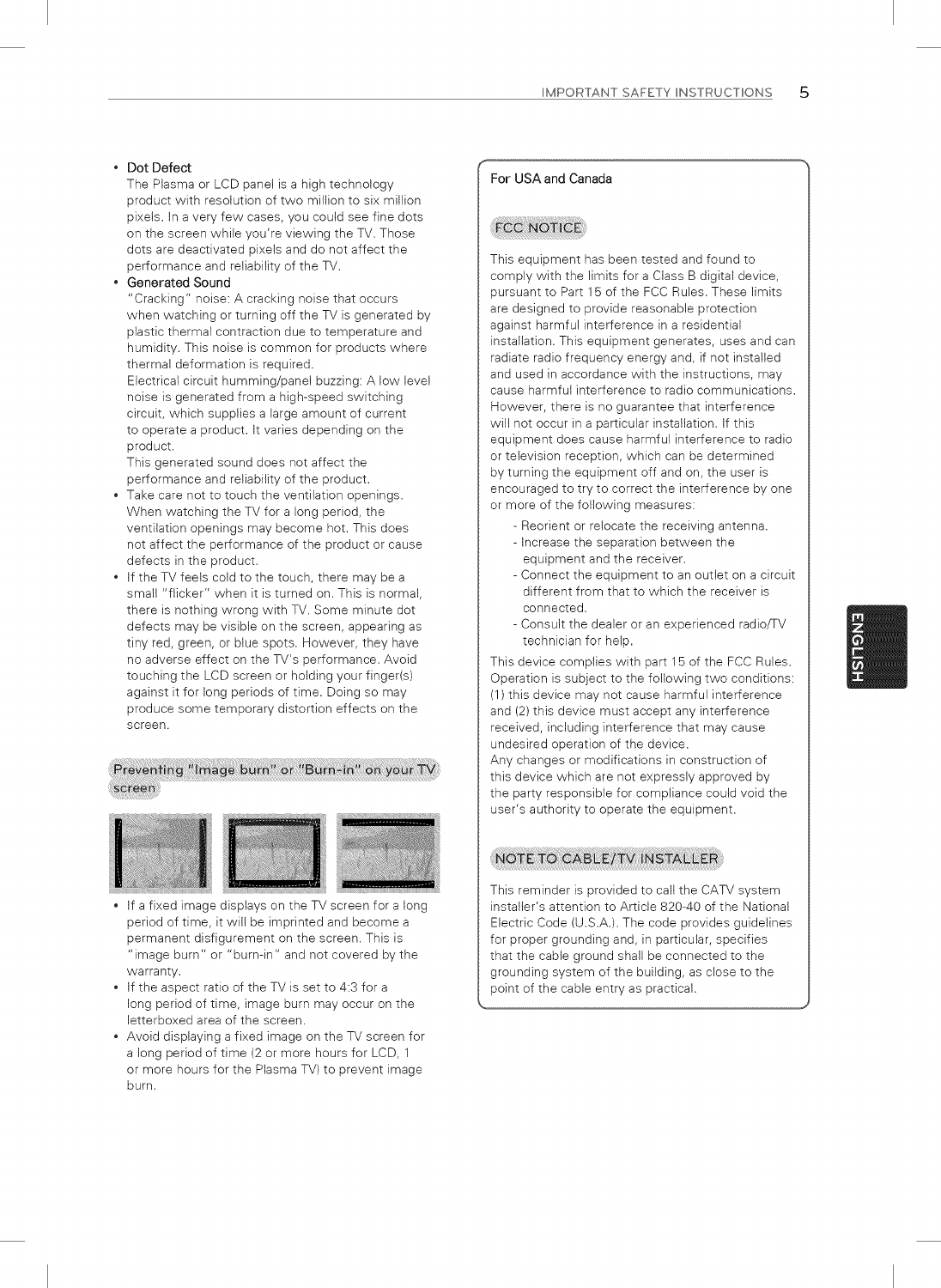### LICENSES

Supported licenses may differ by model. For more information about licenses, visit 'www.lg.com'.



Manufactured under license from Dolby Laboratories. "Dolby" and the double-D symbol are trademarks of Dolby Laboratories.



HDMi, the HDMi logo and High-Definition Multimedia interface are trademarks or registered trademarks of HDMI Licensing LLC.

### OPEN SOURCE SOFTWARE NOTICE

To obtain the source code under GPL, LGPL, MPL and other open source licenses, that is contained in this product, please visit 'http://opensource.lge.com'.

in addition to the source code, all referred license terms, warranty disclaimers and copyright notices are available for download.

LG Electronics will also provide open source code to you on CD-ROM for a charge covering the cost of performing such distribution (such as the cost of media, shipping and handling) upon email request to 'opensource@lge.com'. This offer is valid for three (3) years from the date on which you purchased the product.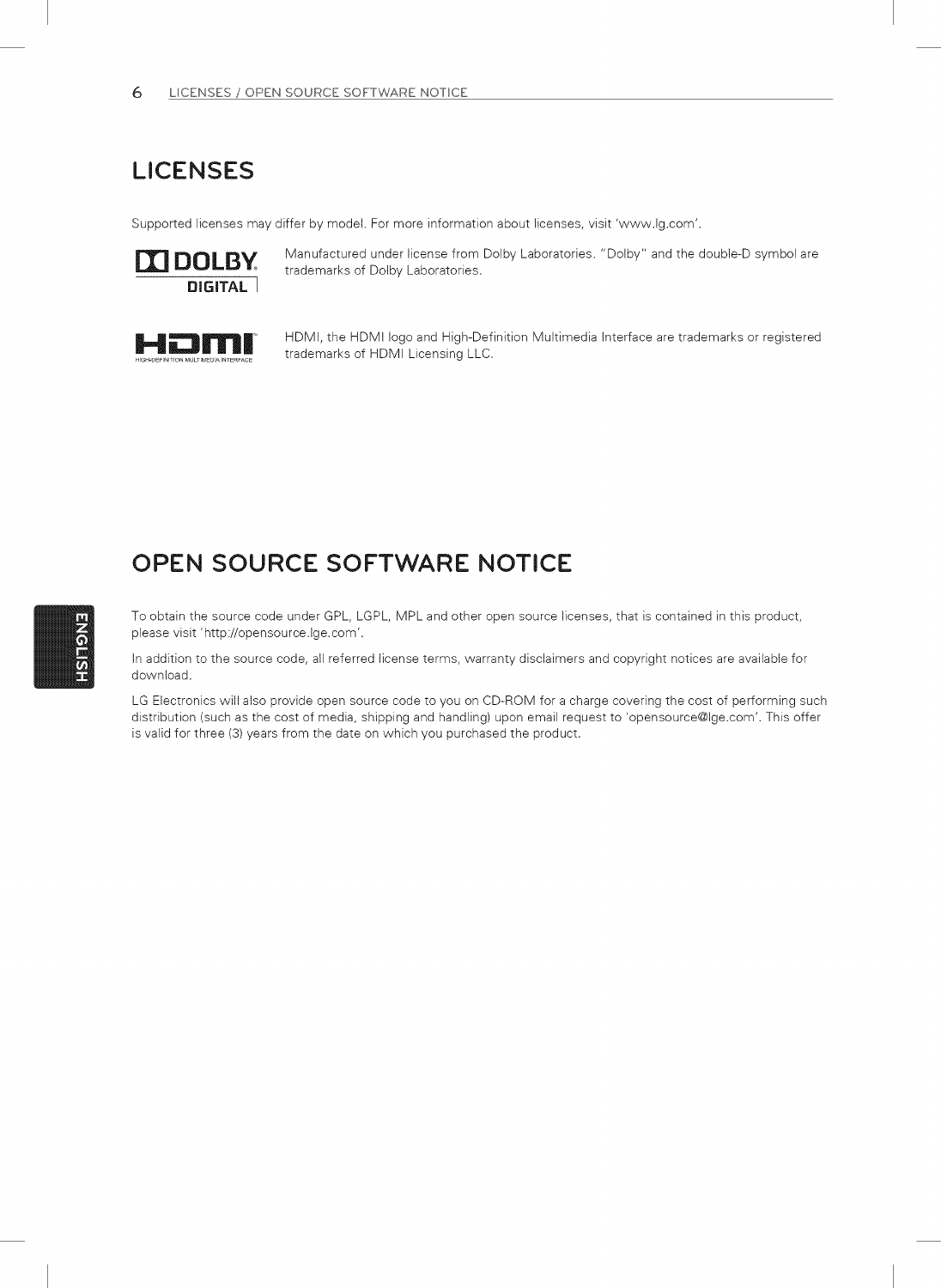### TABLE OF CONTENTS

#### **2** IMPORTANT SAFETY INSTRUCTIONS **24** REMOTE CONTROL

- 6 LICENSES
- 6 OPEN SOURCE SOFTWARE NOTICE

#### 7 TABLE OF CONTENTS

#### 8 INSTALLATION PROCEDURE

#### 8 ASSEMBLING AND PREPARING

- 8 Unpacking
- 10 Parts and buttons
- 11 Additional information of the manual
- 11 Lifting and moving the TV
- 12 Setting up the TV
- 12 **-** Attaching the stand
- 13 **-** Mounting on a table
- 14 **-** Tidying cables
- 15 **-** Mounting on a wall

#### 16 MAKING CONNECTIONS

- 16 Connecting to an antenna or cable
- 17 Connecting to a HD receiver, DVD Player or VCR
- 17 HDMI Connection
- 18 **-** Connecting to a mobile phone
- 19 Component Connection
- 20 **-** Composite Connection
- 21 Connecting a PC
- 21 **-** HDMI Connection
- 22 Connecting to an Audio System
- 22 **-** Digital Optical Audio Connection
- 23 Connecting a USB Device

#### 26 WATCHING TV

26 Turning the TV on for the first time

#### 27 SPECIFICATIONS

#### 29 TROUBLESHOOTING

#### 30 EXTERNAL CONTROL DEVICE SETUP



- image shown may differ from your TV. Your TV's OSD (On Screen Display) may differ
- slightly from that shown in this manual.
- The available menus and options may differ from the input source or product model that you are using.
- New features may be added to this TV in the future.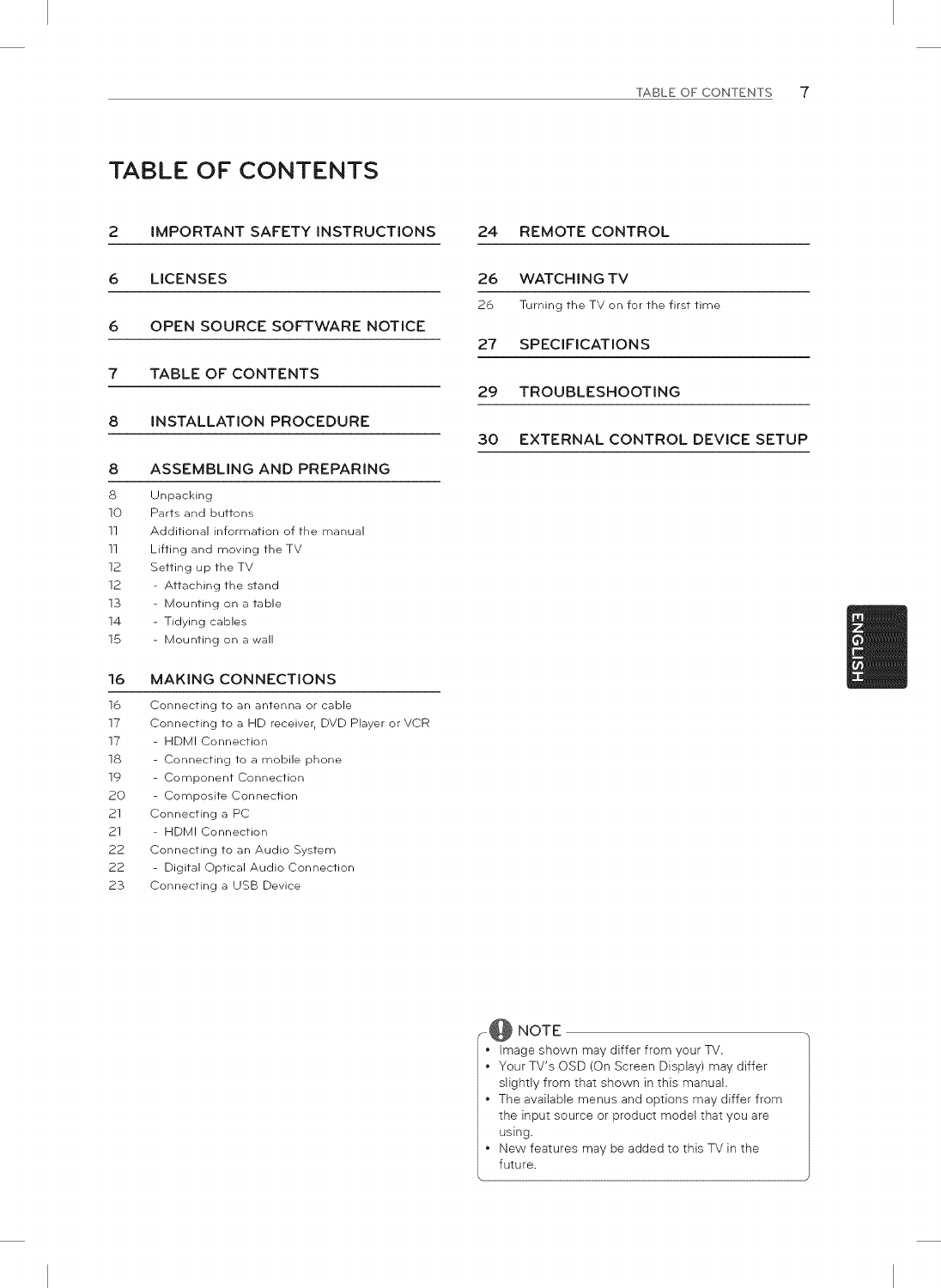### INSTALLATION PROCEDURE

- 1 Open the package and make sure all the accessories are included.
- 2 Attach the stand to the TV set.
- 3 Connect an external device to the TV set.

### ASSEMBLING AND PREPARING

### Unpacking

Check your product box for the following items. If there are any missing accessories, contact the local dealer where you purchased your product. The illustrations in this manual may differ from the actual product and item.

#### $\bigwedge$  CAUTION

- Do not use any unapproved items to ensure the safety and product life span.
- Any damages or injuries by using unapproved items are not covered by the warranty.
- Some models appear to have a thin film on the screen. It is actually part of the screen, do not remove it.



- The items supplied with your product may vary depending on the model.
- Product specifications or contents of this manual may be changed without prior notice due to upgrade of product functions.
- For an optimal connection, HDMI cables and USB devices should have bezels less than 10 mm (0.39 inches) thick and 18 mm (0.7 inches) width.
- Use an extension cable that supports USB 2.0 if the USB cable or USB memory stick does not fit into your TV's USB port.



 $*A \leq 10$  mm (0.39 inches)  $*B \leq 18$  mm (0.7 inches)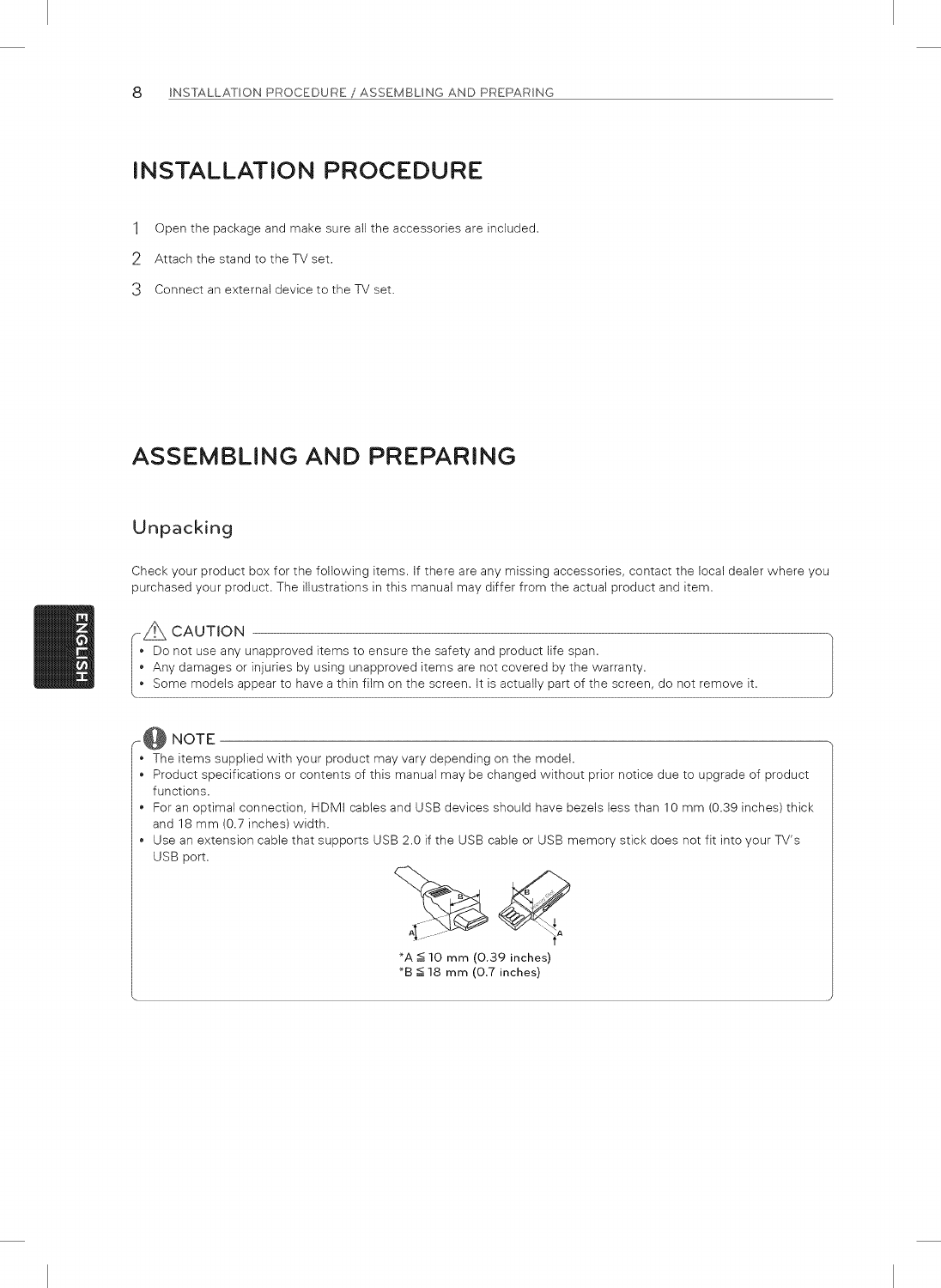

Remote Control, Batteries (AAA) (See p. 24)



Stand Body, Stand Base (See p. 12)



Owner's Manual, CD manual



Stand Screws 3 EA, P5 x 25 4 EA, M4 x 14 (See p. 12)



Power Cord

(For 32LNB20B, 42LN5200, 32LNB30B, 32/39/42LN5300, 42/47/50LN5400)



Desk-Mount Screw (See p. 13)



**Comments** 

Cable Holder (See p. 14)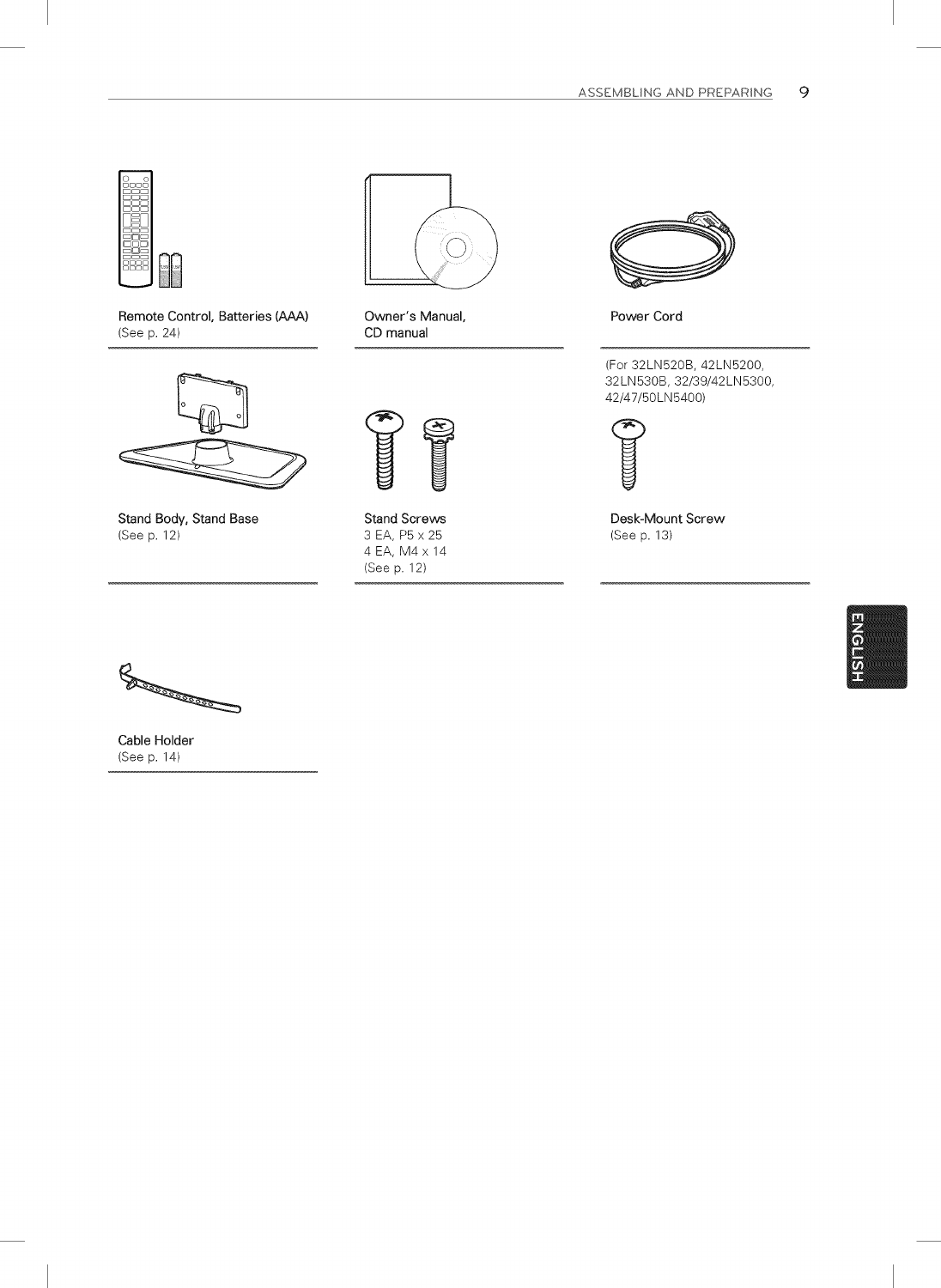### Parts and buttons



|                                       | <b>Example 2016</b> Description                                   |
|---------------------------------------|-------------------------------------------------------------------|
| $\bigwedge/\bigvee/\bigwedge/\bigvee$ | Scrolls through the saved channels.                               |
| - د د د د د د د                       | Adjusts the volume level.                                         |
| $\mathscr{A}$ (OK $\odot$ )           | Selects the highlighted menu option or confirms an input.         |
| $\mathbb S$ (SETTINGS)                | Accesses the main menus, or saves your input and exits the menus. |
| $\mathcal{L}$ (INPUT $\oplus$ )       | Changes the input source.                                         |
|                                       | Turns the power on or off.                                        |

1 Intelligent sensor - Adjusts the image quality and brightness based on the surrounding environment,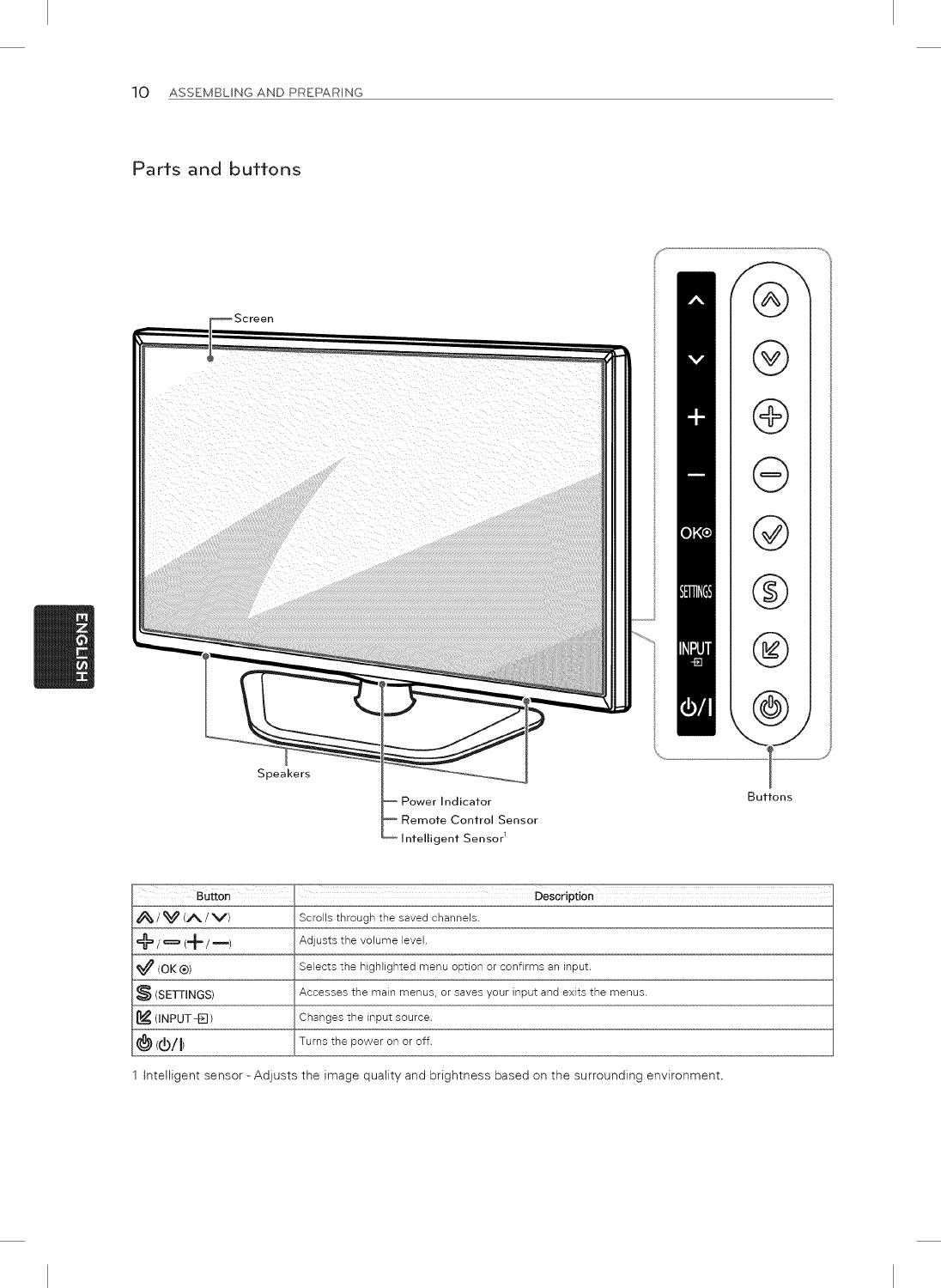### Additional information of the manual

#### Viewing the owner's manual

The owner's manual in PDF file format is supplied on the enclosed CD. Install the Adobe Acrobat Reader to view the owner's manual on your PC.

- 1 Insert the supplied CD. The web page appears automatically.
- 2 Click Owner's Manual on the web page.
- 3 View the owner's manual.

#### $@$  $@$  NOTE -

If the web page does not appear automatically, access My computer and then click LG and index. html to view the owner's manual.

### Lifting and moving theTV

When moving or lifting the TV, read the following to prevent the TV from being scratched or damaged and for safe transportation regardless of its type and size.

#### $\bigwedge$  CAUTION -

- Avoid touching the screen at all times, as this may result in damage to the screen.
- It is recommended to move the TV in the box or packing material that the TV originally came in.
- Before moving or lifting the TV, disconnect the power cord and all cables.
- When holding the TV, the screen should face away from you to avoid damage.



• Hold the top and bottom of the TV frame firmly. Make sure not to hold the transparent part, speaker, or speaker grill area.



- When transporting a large TV, there should be at least 2 people.
- When transporting the TV by hand, hold the TV as shown in the following illustration.



- When transporting the TV, do not expose the TV to jolts or excessive vibration.
- When transporting the TV, keep the TV upright, never turn the TV on its side or tilt towards the left or right.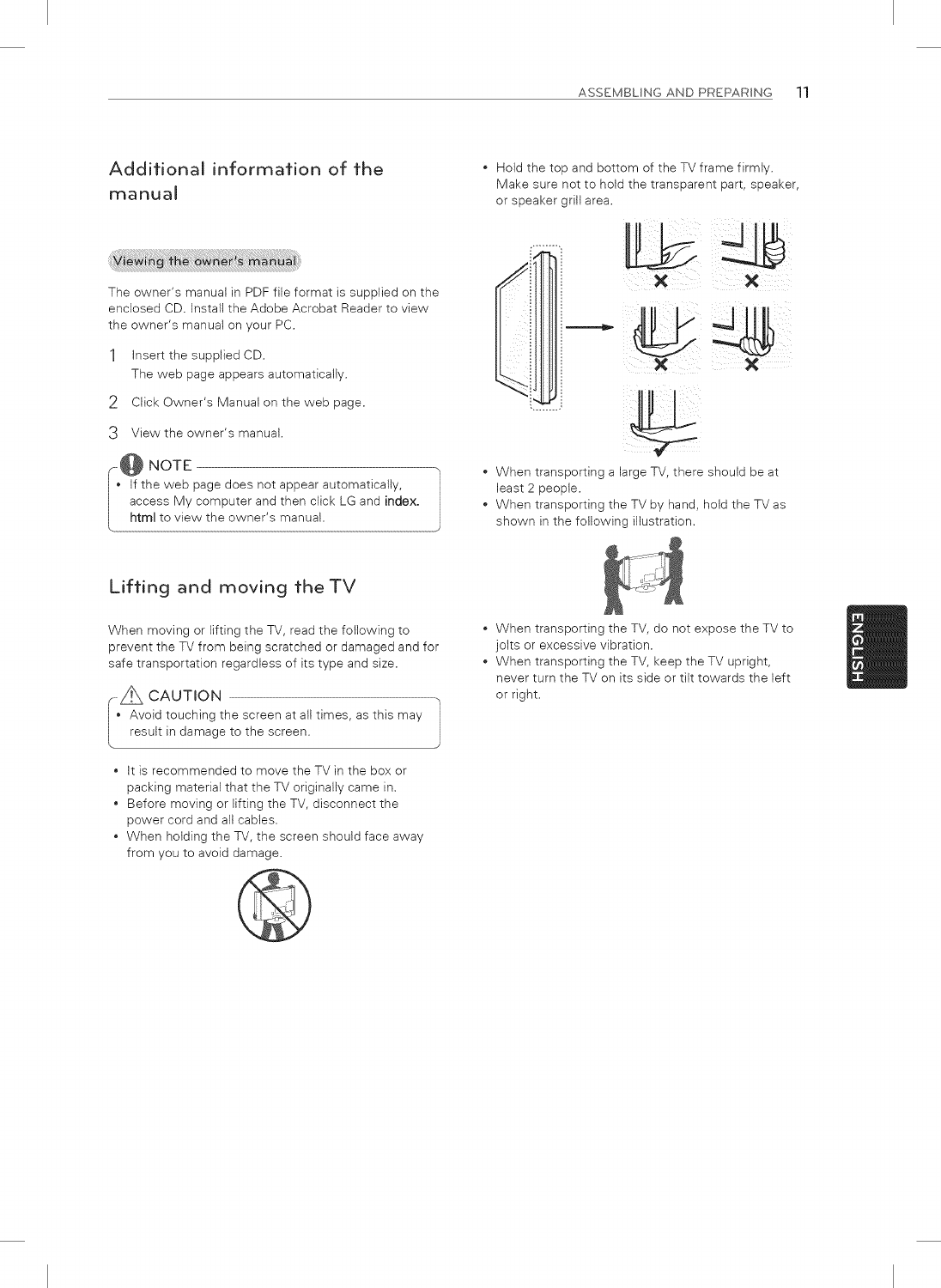### Setting up the TV

You can mount your TV to a wall or attach the stand if you wish to place the TV on an entertainment center or other furniture.

#### Affaching fhe sfand

If you are not mounting the TV to a wall, use the following instructions to attach the stand.

### $\triangle$  CAUTION .

- When attaching the stand to the TV set, place the screen facing down on a cushioned table or flat surface to protect the screen from scratches.
- Make sure that the screws are fastened tightly. (If they are not fastened securely enough, the TV may tilt forward after being installed.)
- Do not tighten the screws with too much force; otherwise they may be damaged and come loose later.

**EXECUTE:**<br>• Remove the stand before installing the TV on a wall mount by performing the stand attachment in reverse.





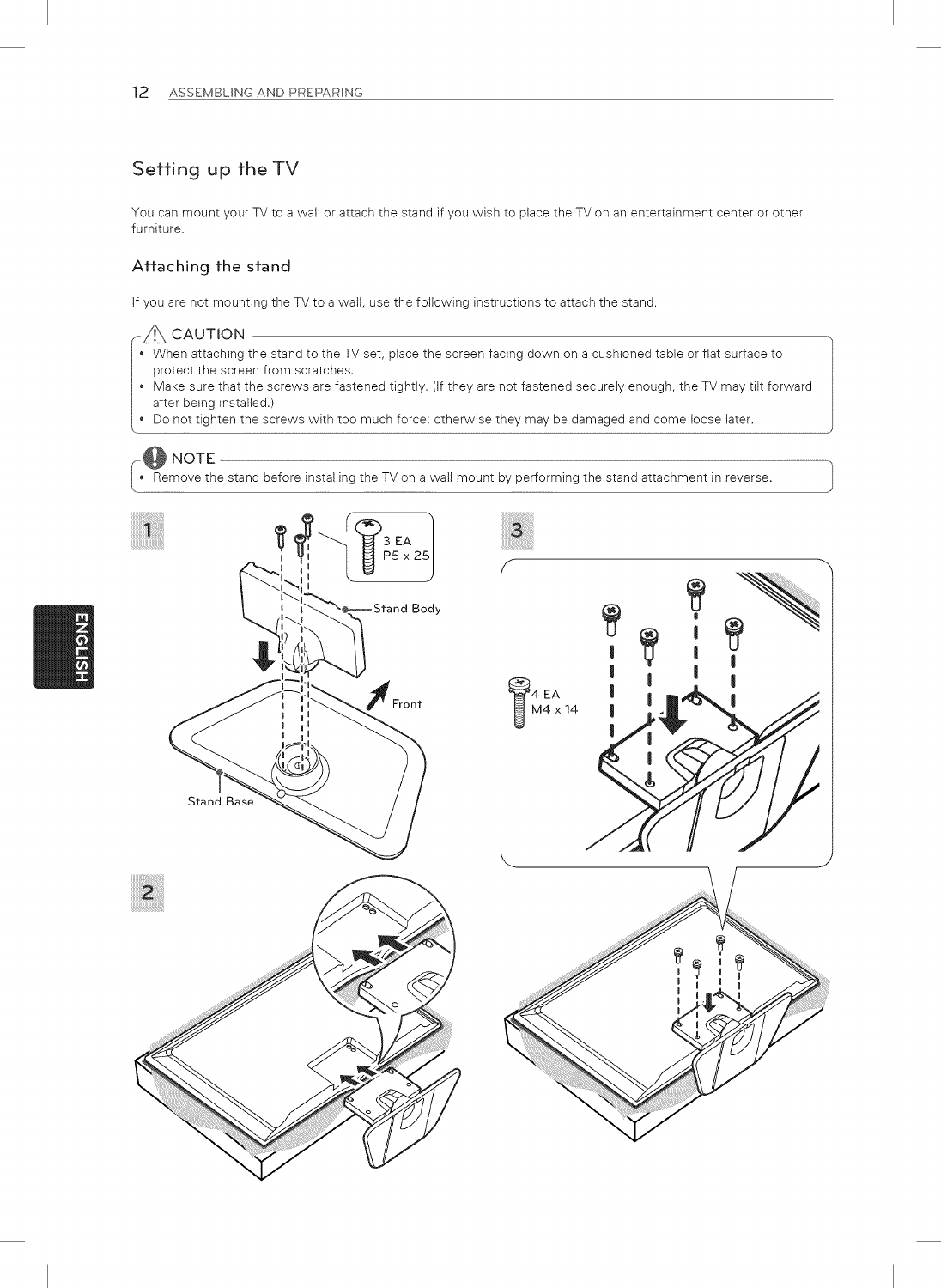#### Mounting on a table

- 1 Lift and titt the TV into its upright position on a table.
	- Leave a 10 cm (4 inches) (minimum) space from the wall for proper ventilation.



2 Connect the power cord to a wall outlet.

#### $\bigwedge\limits_{}^{}$  CAUTION -

• Do not place the TV near or on sources of heat, as this may result in fire or other damage.

#### Securing the TV to a table

(For 32LNB20B, 42LN5200, 32LNB30B, 32/39/42LN5300, 42/47/50LN5400)

Fix the TV to a table to prevent from tilting forward, damage, and potential injury.

Mount the TV on a table, and then insert and tighten the supplied screw on the rear of the stand.



#### **A** WARNING

• To prevent TV from falling over, the TV should be securely attached to the floor/wall per installation instructions, Tipping, shaking, or rocking the TV may cause injury,

#### (Using the Kensington security system (optional)

The Kensington security system connector is located at the rear of the TV.

For more information of installation and using, refer to the manual provided with the Kensington security system or visit http://www.kensington.com.

Connect the Kensington security system cable between the TV and a table.



#### **NOTE**

The Kensington security system is optional. You can obtain additional accessories from your local dealer.

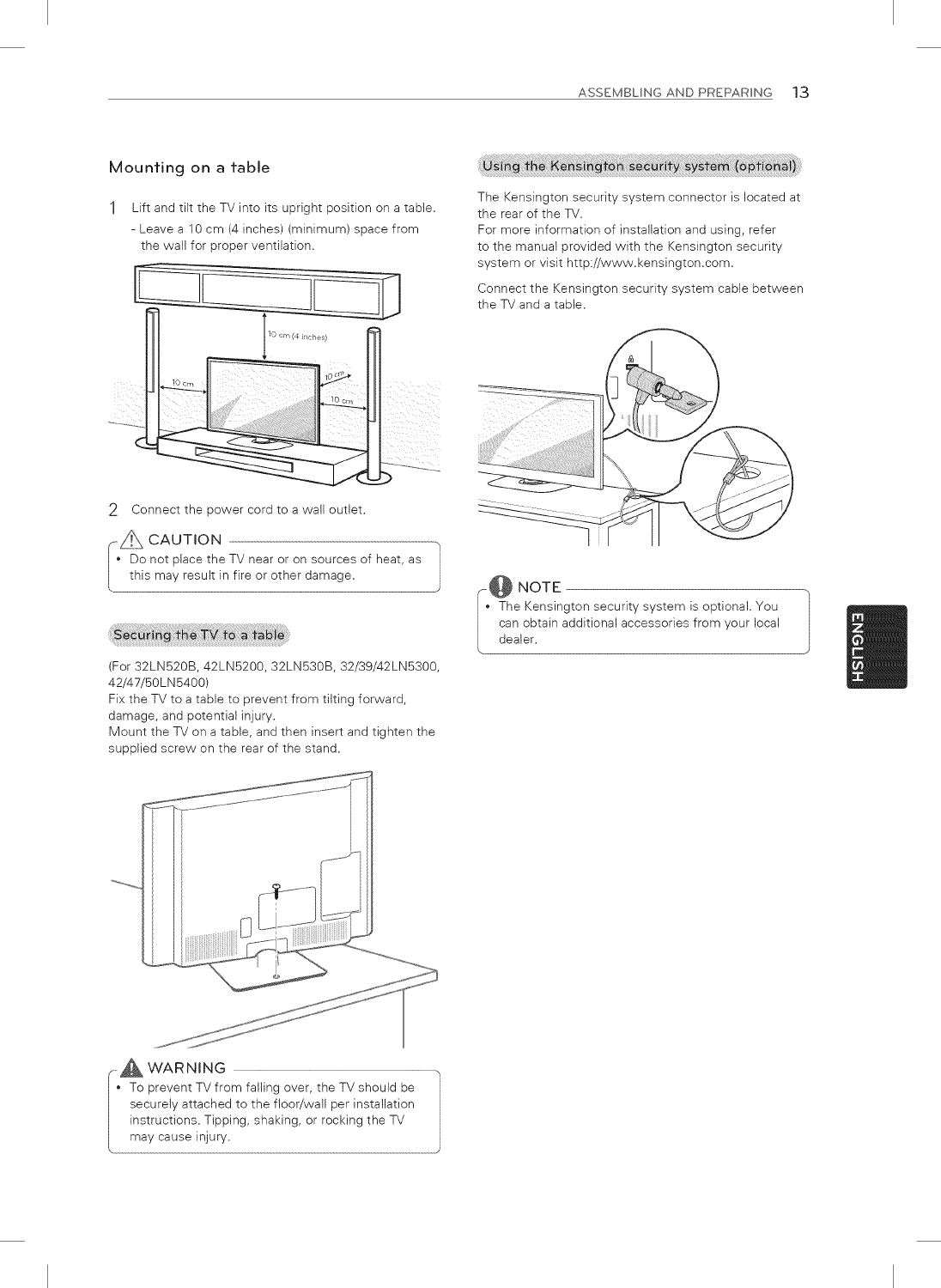#### (Securing the TV to a wall (optional)

(Depending on model)



- 1 Insert and tighten the eye-bolts, or TV brackets and bolts on the back of the TV.
	- If there are bolts inserted at the eye-bolts position, remove the bolts first.
- 2 Mount the wall brackets with the bolts to the wall. Match the location of the wall bracket and the eyebolts on the rear of the TV.
- Connect the eye-bolts and wall brackets tightly with a sturdy rope.

Make sure to keep the rope horizontal with the flat surface.

#### $\sqrt{N}$  CAUTION  $-$

• Make sure that children do not climb on or hang on the TV.

#### **W** NOTE

- Use a platform or cabinet that is strong and large enough to support the TV securely.
- Brackets, bolts and ropes are optional. You can obtain additional accessories from your local dealer

#### Tidying cables

1 Gather and bind the cables with the cable holder.



### $\hat{N}$  CAUTION –

Do not move the TV by holding the cable holder, as the cable holders may break, and injuries and damage to the TV may occur.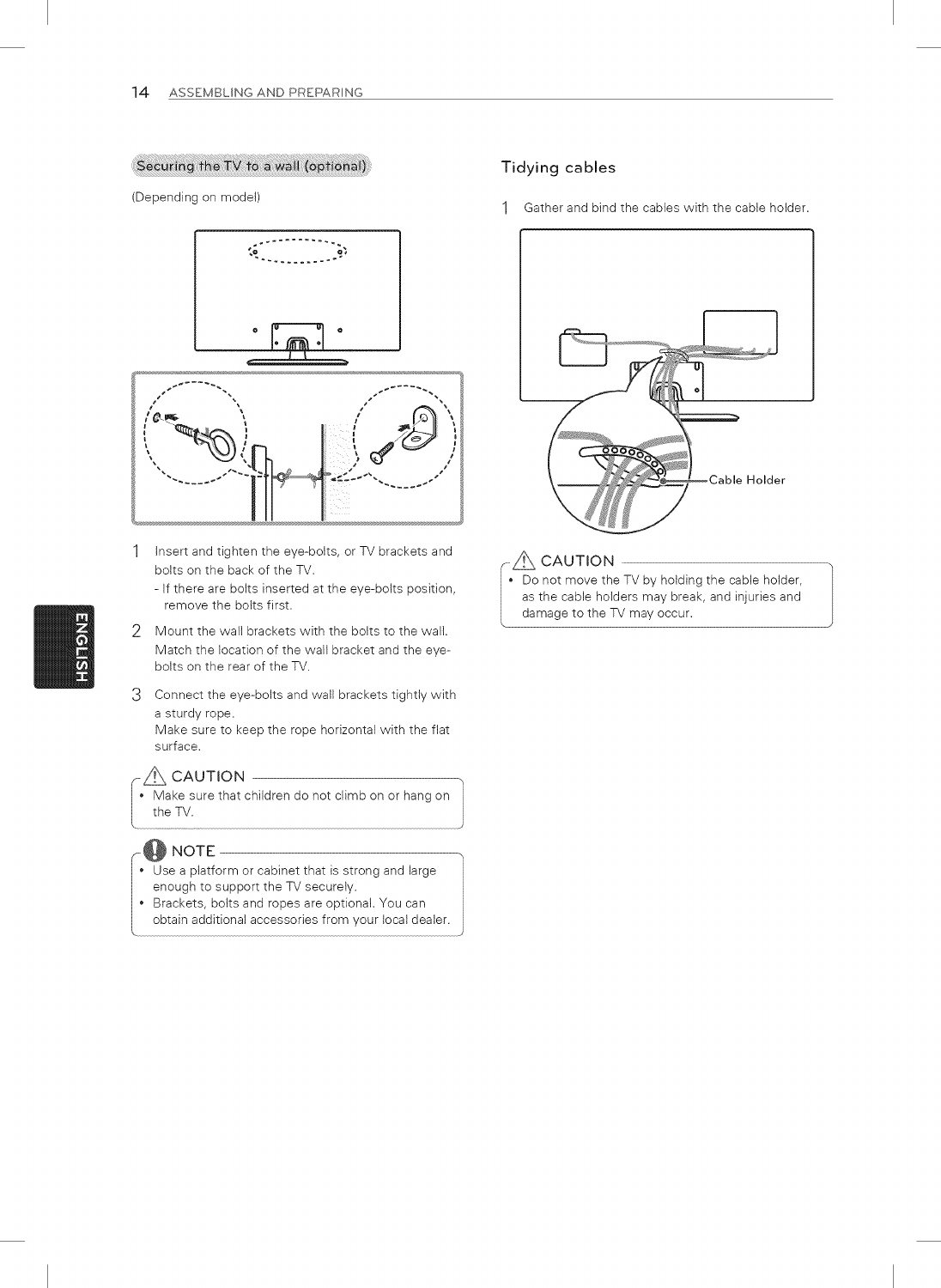#### Mounting on a wall

An optional wall mount can be used with your LG Television, Consult with your local dealer for a wall mount that supports the VESA standard used by your TV model, Carefully attach the wall mount bracket at the rear of the TV, Install the wall mount bracket on a solid wall perpendicular to the floor, If you are attaching the TV to other building materials, please contact qualified personnel to install the wall mount. Detailed instructions will be included with the wall mount. We recommend that you use an LG brand wall mount,



Make sure to use screws and wall mounts that meet the VESA standard. Standard dimensions for the wall mount kits are described in the following table.

| Model                            | 32LN520B<br>32LN530B<br>32LN5300 | 39LN5300<br>42LN5200<br>42LN5300<br>42LN5400 |
|----------------------------------|----------------------------------|----------------------------------------------|
| VESA (A x B)                     | $200 \times 100$                 | $200 \times 200$                             |
| Standard screw                   | M4                               | M6                                           |
| Number of screws                 | 4                                | 4                                            |
| Wall mount bracket<br>(optional) | LSW130B                          | LSW230B                                      |

| Model                            | 47LN5400<br>50LN5400<br>55LN5400 |
|----------------------------------|----------------------------------|
| VESA $(A \times B)$<br>в         | $400 \times 400$                 |
| Standard screw                   | M6                               |
| Number of screws                 | 4                                |
| Wall mount bracket<br>(optional) | <b>LSW430B</b><br>丽              |

#### $\bigwedge$  CAUTION –

- Disconnect the power before moving or installing the TV, Otherwise electric shock may occur,
- If you install the TV on a ceiling or slanted wall, it may fall and result in severe injury, Use an authorized LG wall mount and contact the local dealer or qualified personnel,
- Do not over tighten the screws as this may cause damage to the TV and void your warranty,
- Use the screws and wall mounts that meet the VESA standard, Any damages or injuries by misuse or using an improper accessory are not covered by the warranty,

### $\clubsuit$  note -

L\_\_

- Use the screws that are listed in the VESA standard screw specifications,
- The wall mount kit includes an installation manual and necessary parts,
- The wall mount bracket is optional, You can obtain additional accessories from your local dealer,
- The length of screws may differ depending on the wall mount, Make sure to use the proper length,
- For more information, refer to the manual supplied with the wall mount,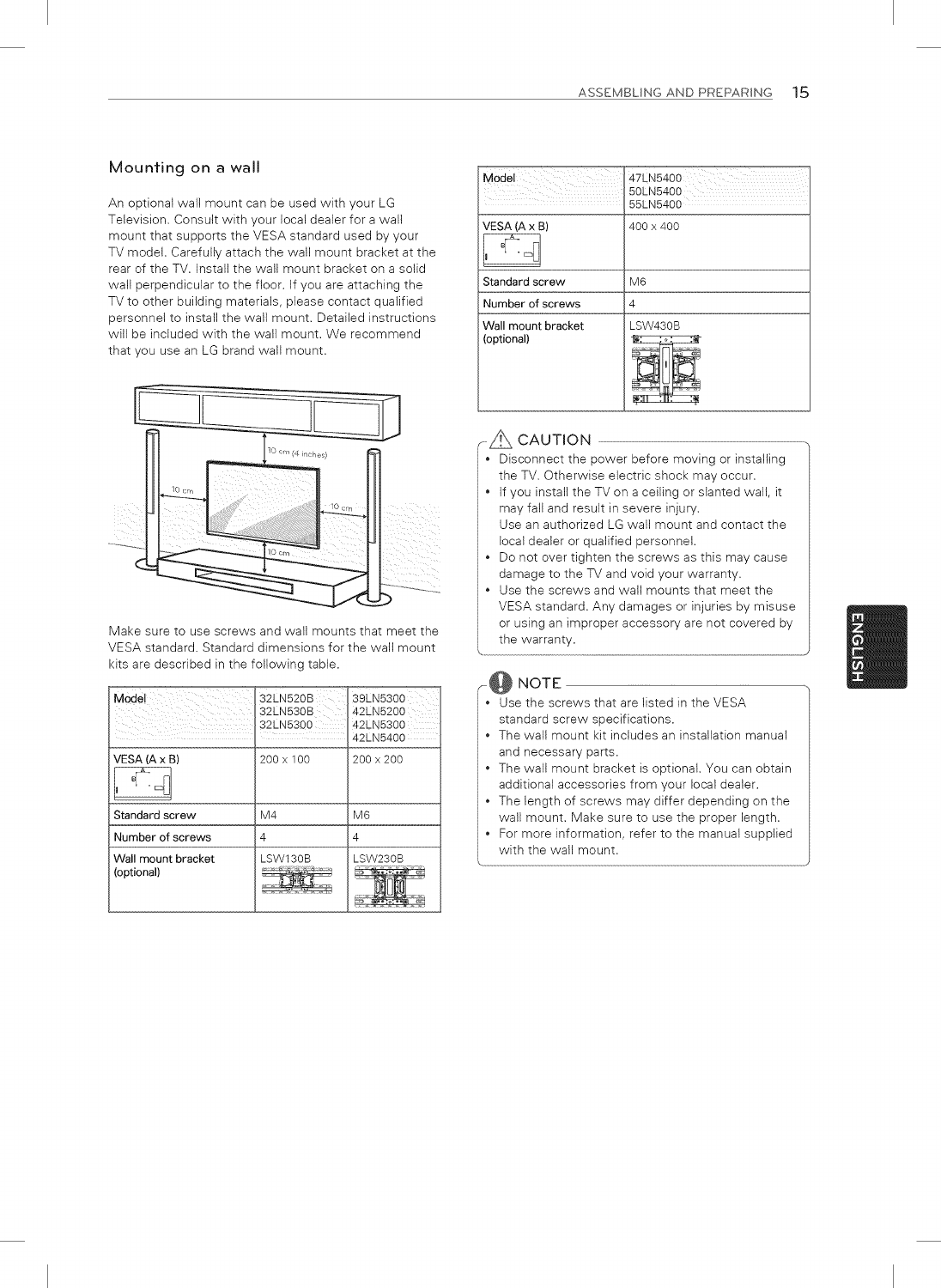## MAKING CONNECTIONS

You can connect various external devices to the TV. Supported external devices are: HD receivers, DVD players, VCRs, audio systems, USB storage devices, PC, gaming devices, and other external devices. For more information on external device's connection, refer to the manual provided with each device.



- If you record a TV program on a DVD recorder or VCR, make sure to connect the TV signal input cable to the TV through a DVD recorder or VCR. For more information of recording, refer to the manual provided with the connected device.
- The external device connections shown may differ slightly from illustrations in this manual.
- Connect external devices to the TV regardless of the order of the TV port.
- If you connect a gaming device to the TV, use the cable supplied with the gaming device.
- Refer to the external equipment's manual for operating instructions.

### Connecting to an antenna or cable

Connect an antenna, cable, or cable box to watch TV while referring to the following. The illustrations may differ from the actual items and a RF cable is optional.



 $\hat{\mathbb{A}}$  CAUTION . Make sure not to bend the copper wire of the RF cable. Copper wire Copper wire L Complete all connections between devices, and then connect the power cord to the power outlet to prevent damage to your TV.

### i@ NOTE

- Use a signal splitter to use more than 2 TVs.
- Visit http://lgknowledgebase.com for more information about the antenna and cable connection. Search for antenna.
- DTV Audio Supported Codec: MPEG, Dolby Digital.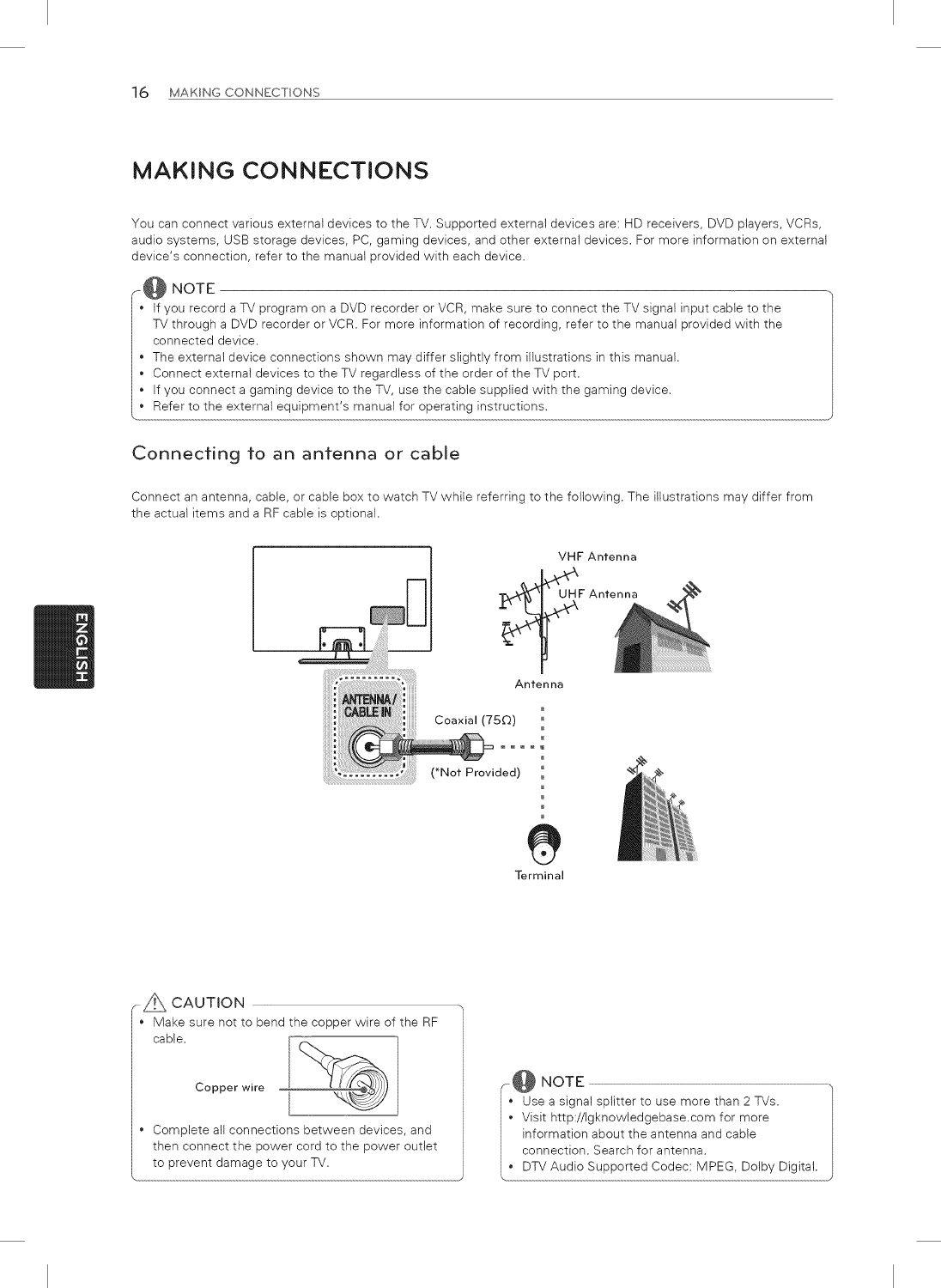### Connecting to a HD receiver, DVD Player or VCR

Connect a HD receiver, DVD Player or VCR to the TV and select an appropriate input mode.

#### HDMI Connection

#### HDMI is the best way to connect a device,

Transmits digital video and audio signals from an external device to the TV. Connect the external device and the TV with the HDMI cable as shown in the following illustration.



- $\bullet~$  Use the latest High Speed HDMI™ Cable that supports CEC (Customer Electronics Control) functior
- High Speed HDMITM Cables are tested to carry an HD signal up to 1080p and higher.
- HDMI Audio Supported Format: Dolby Digital, PCM (Up to 192 KHz, 32k/44.1k/48k/96k/192k)
- -> DTS is not supported.

#### Choose any HDMI input port to connect, **It** does not matter which port you use,



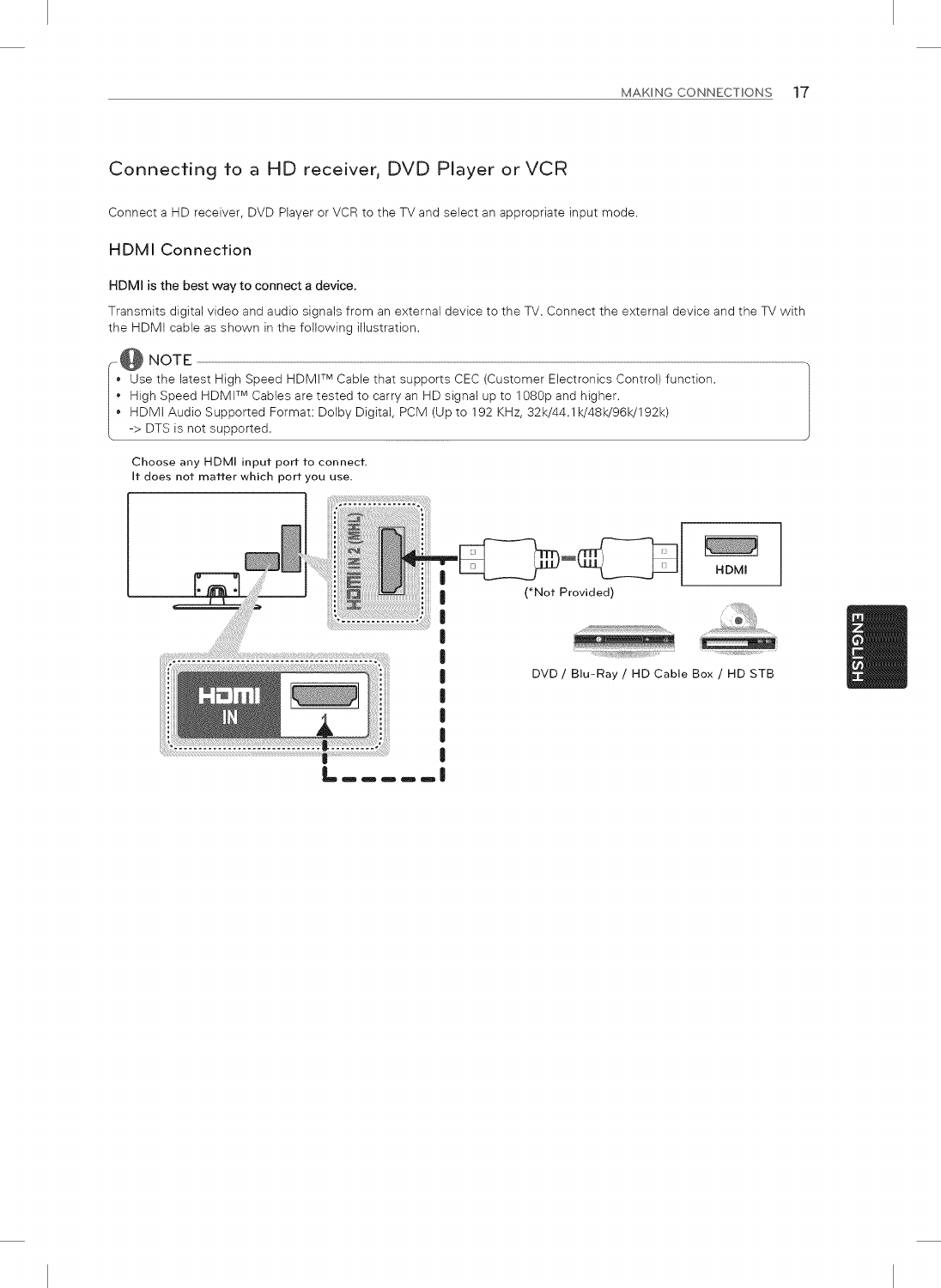#### Connecting to a mobile phone

Mobile High-definition Link (MHL) is an interface for transmitting digital audio/visual signals from mobile phones to television sets.

 $\clubsuit$  note .

 $\mathbf{r}$ 

- \* Connect the mobile phone to the HDMI IN 2 (MHL) port to view the phone screen on the TV.
- \* This only works with an MHL-enabled phones.
- With some MHL supporting mobile phones, you can use the TV remote to control the phone.
- An MHL supported cable is needed to connect the TV and a mobile phone.
- Remove the MHL cable from the TV when:
- the MHL function is disabled.
- your mobile device is fully charged in standby mode.



Mobile phone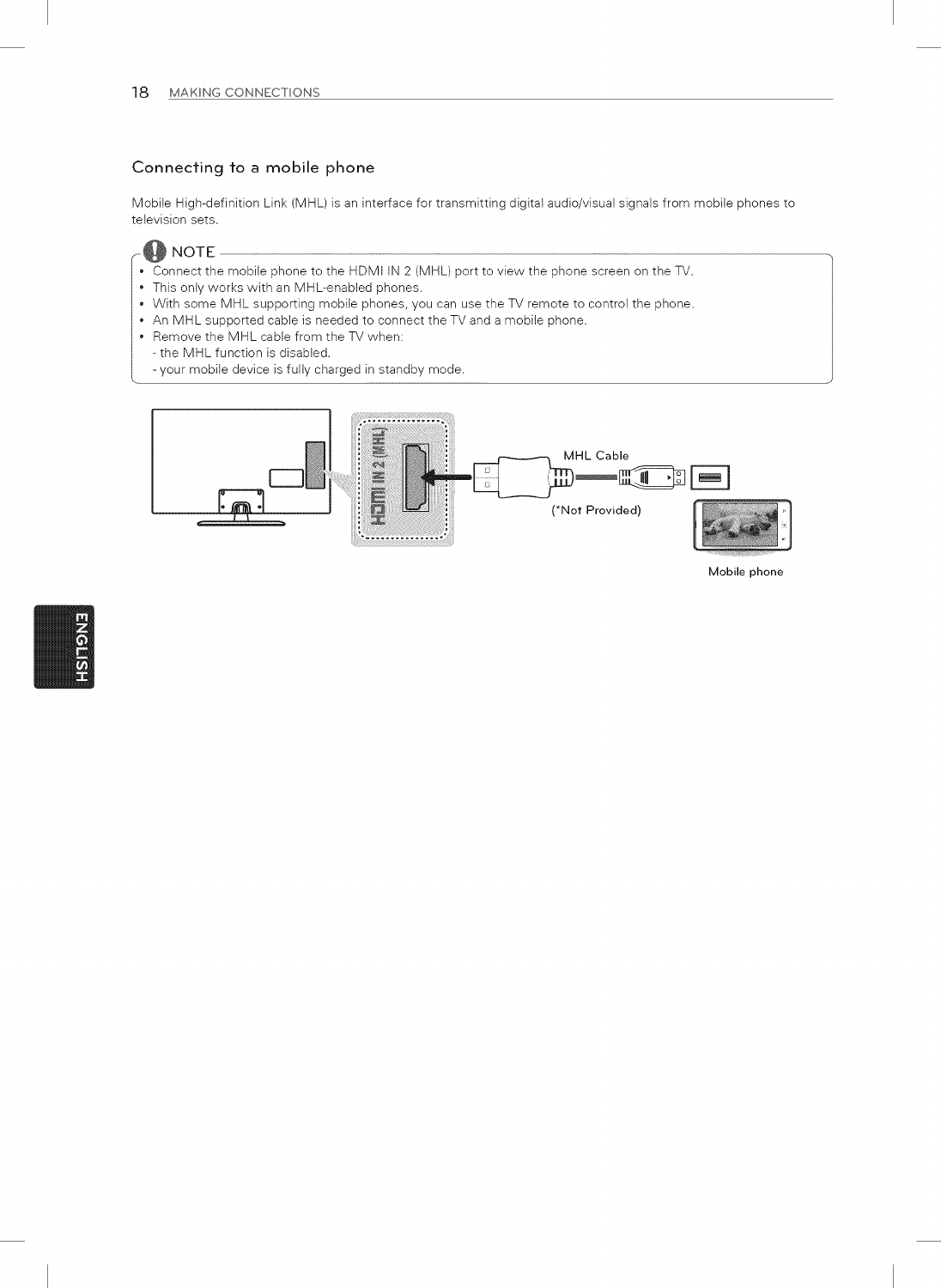#### Component Connection

Transmits analog video and audio signals from an external device to the TV. Connect the external device and the TV with a component cable as shown in the following illustration.



- If cables are installed incorrectly, it could cause the image to display in black and white or with distorted color.
- Check to ensure the cables are matched with the corresponding color connection,



VCR / DVD / Blu-Ray / HD Cable Box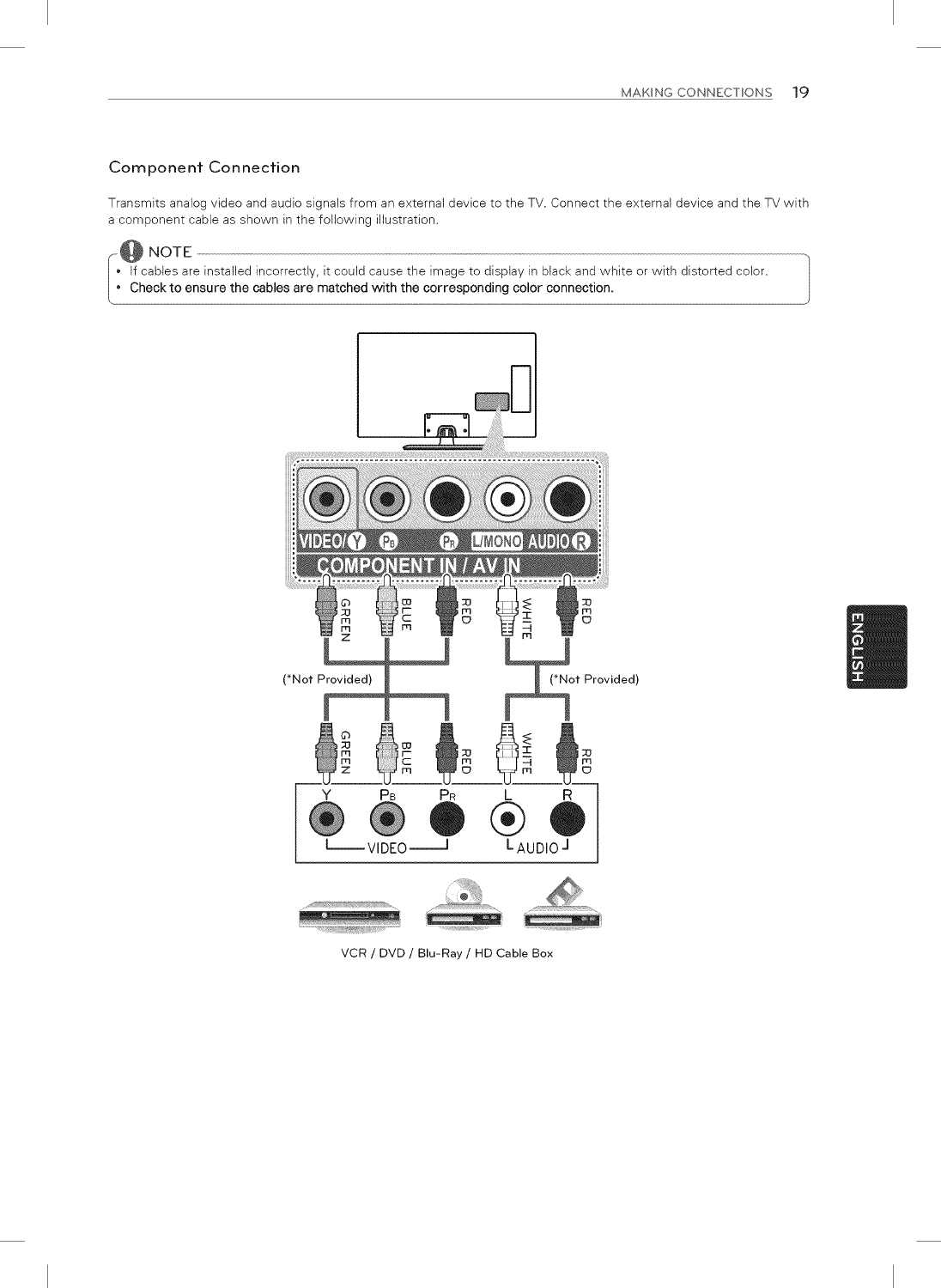#### Composite Connection

Transmits analog video and audio signals from an external device to the TV. Connect the external device and the TV with the composite cable as shown in the following illustration.



If you have a mono VCR, connect the audio cable from the VCR to the AUDIO L/MONO jack of the TV.



VCR / DVD / Blu-Ray / HD Cable Box

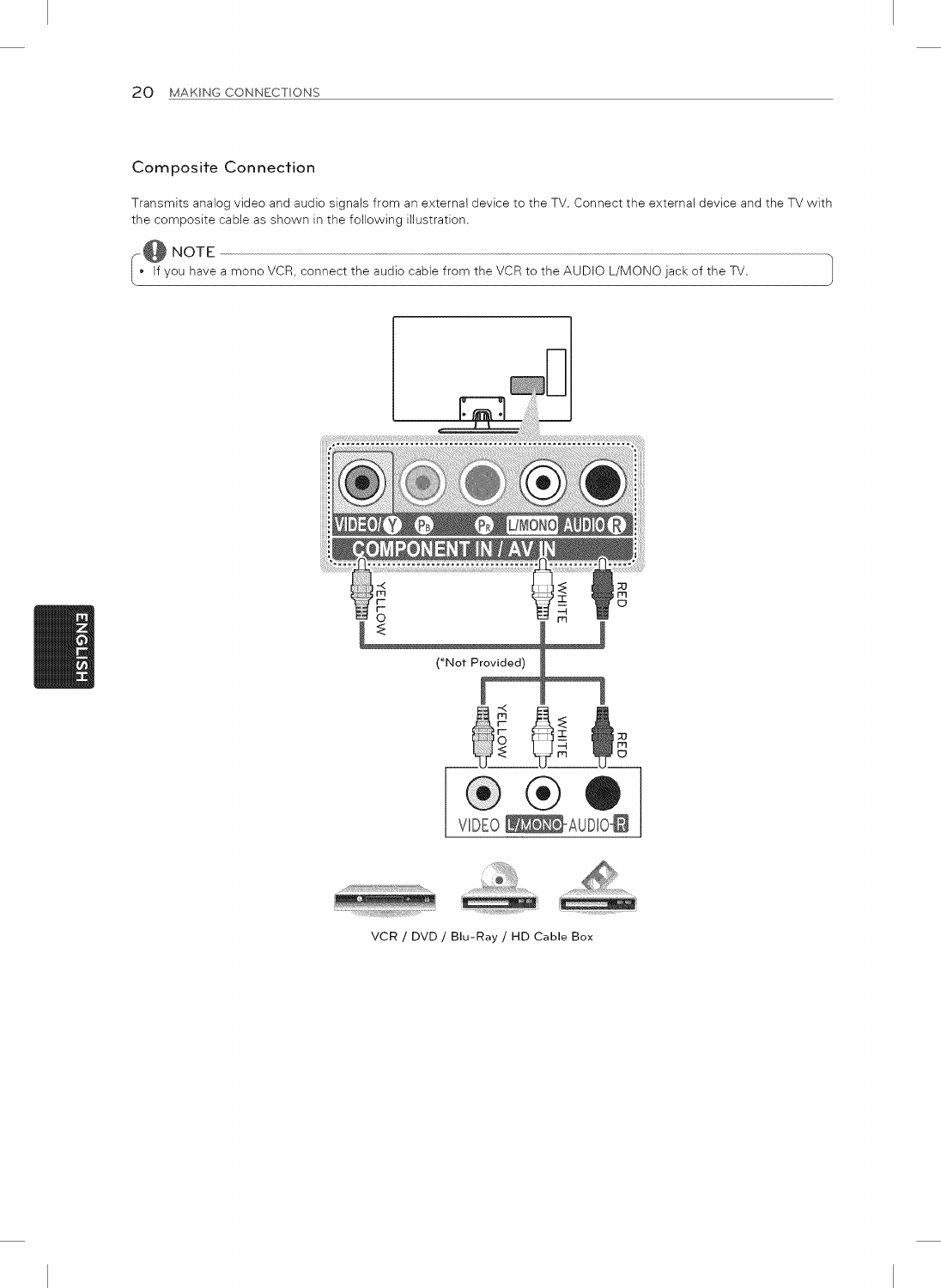### Connecting a PC

#### **M** NOTE

- It is recommended to use an HDMI connection for the best image quality.
- Depending on the graphics card, DOS mode video may not work if a HDMI to DVI Cable is in use.
- In PC mode, there may be noise associated with the resolution, vertical pattern, contrast or brightness. If noise is present, change the PC output to another resolution, change the refresh rate to another rate or adjust the brightness and contrast on the PICTURE menu until the picture is clear.
- The synchronization input form for Horizontal and Vertical frequencies is separate.
- Depending on the graphics card, some resolution settings may not allow the image to be positioned on the screen properly.
- If you use DVI to HDMI cable for PC, you have to use external speaker for PC audio sound.

#### HDMI Connection



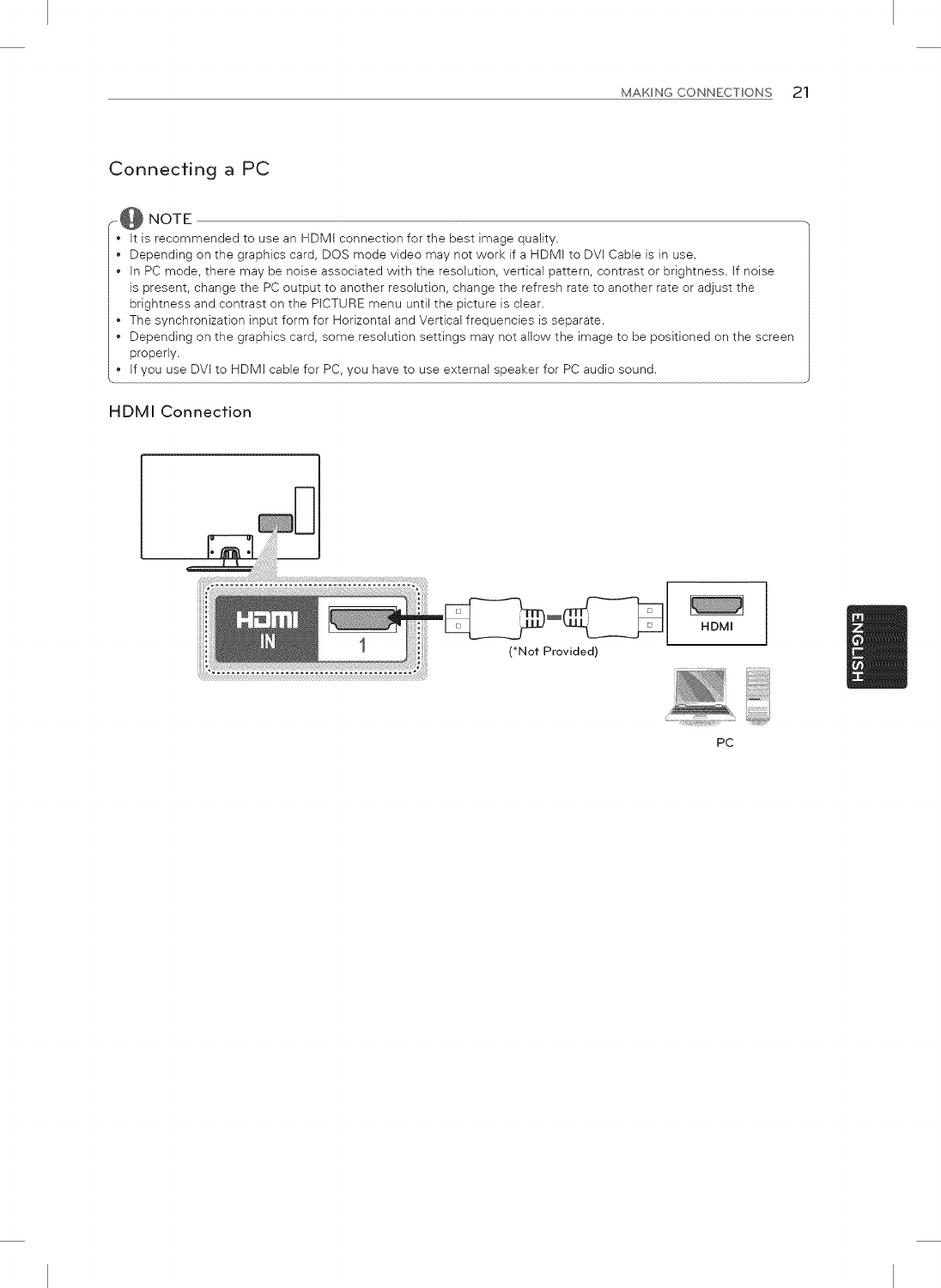### Connecting to an Audio System

You can use an optional external audio system instead of the built-in speaker.

#### Digital Optical Audio Connection

Transmits a digital audio signal from the TV to an external device. Connect the external device and the TV with the optical audio cable as shown in the following illustration.



- Do not look into the optical output port. Looking at the laser beam may damage your vision.
- Audio with ACP (Audio Copy Protection) function may block digital audio output.





Digital Audio System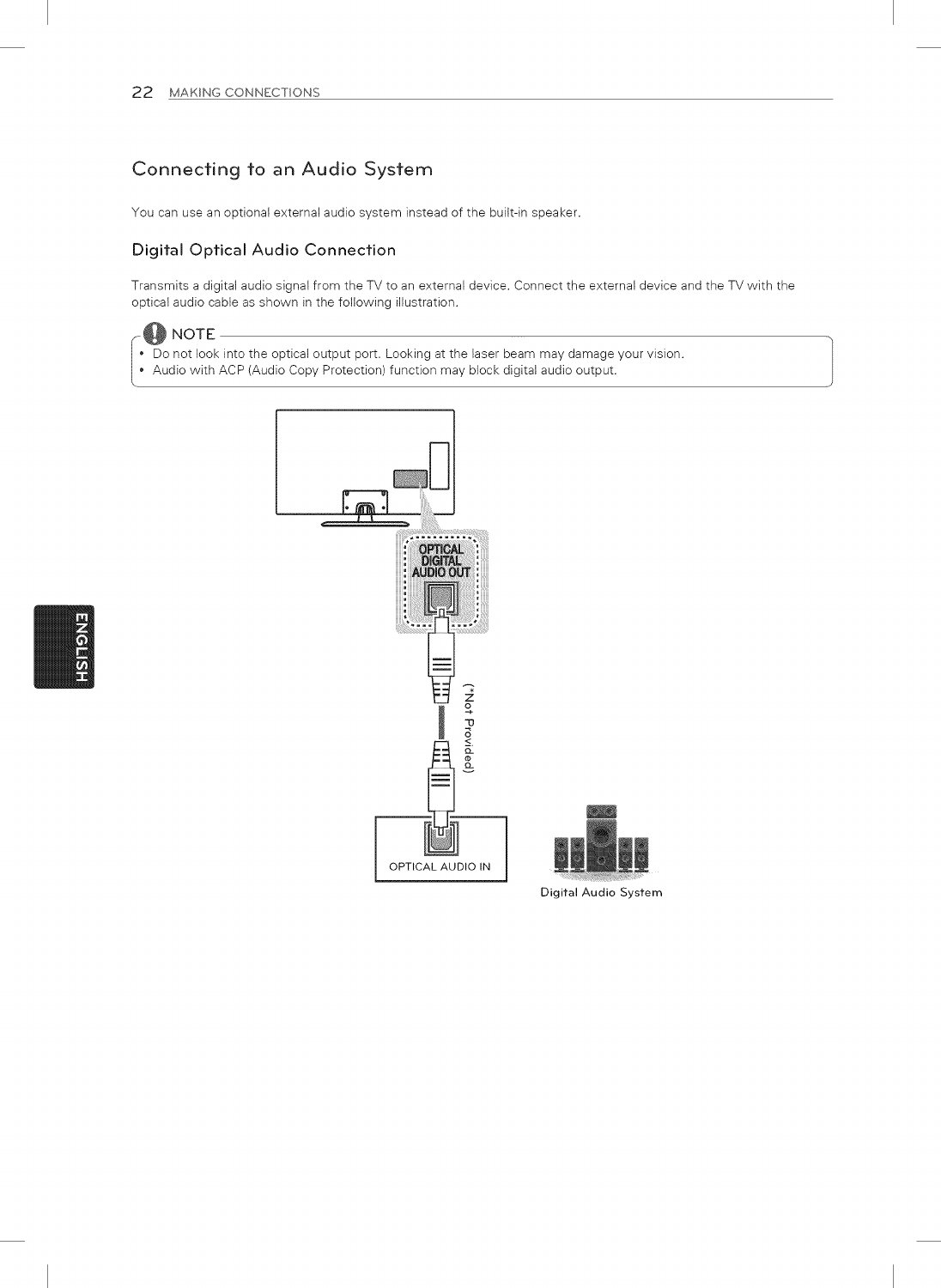## Connecting a USB Device

Connect a USB storage device such as a USB flash memory, external hard drive, or a USB memory card reader to the TV.



**ENGLISH**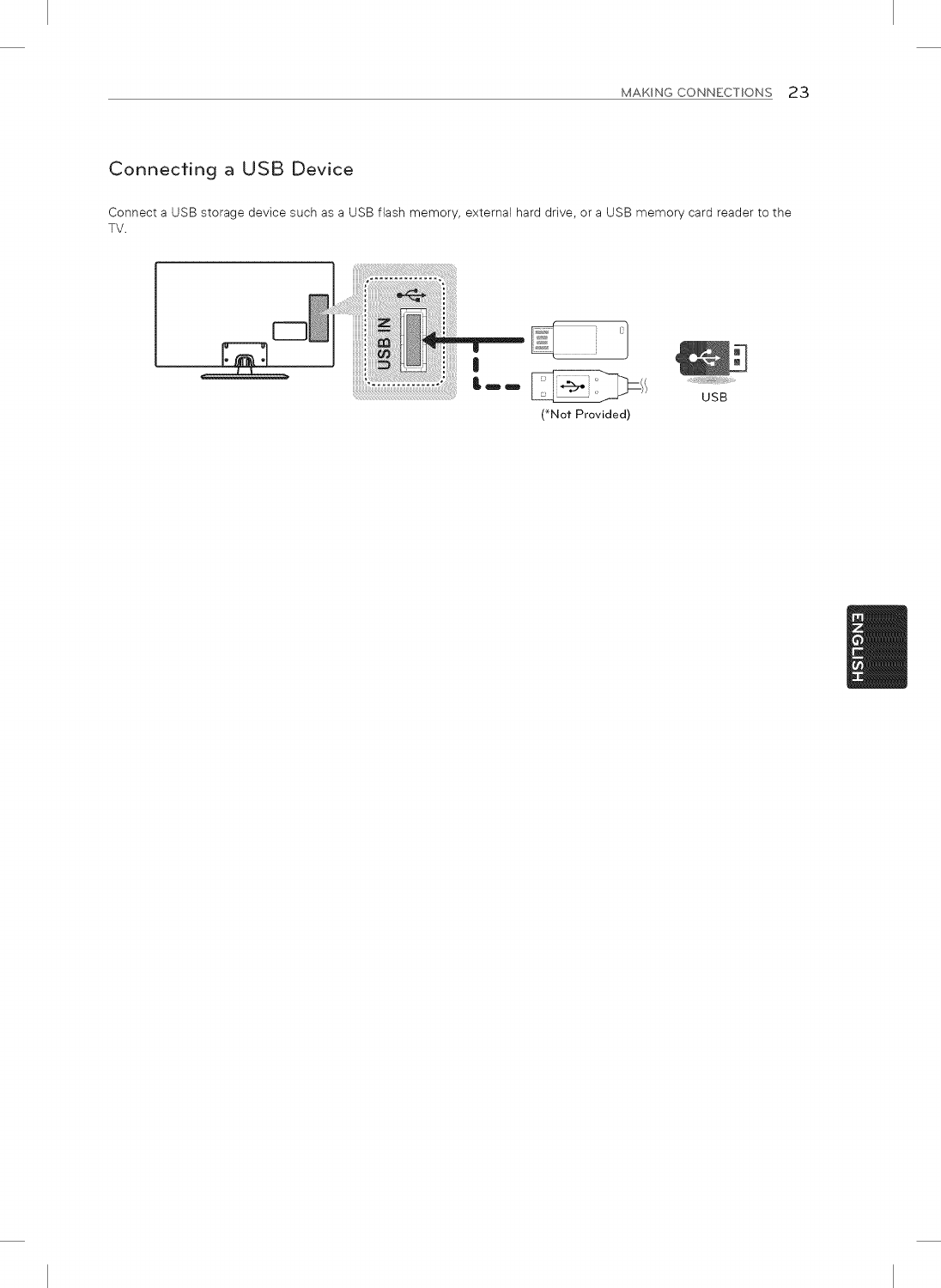## REMOTE CONTROL

The descriptions in this manual are based on the buttons on the remote control. Please read this manual carefully and use the TV correctly. To install batteries, open the battery cover, replace batteries (1.5 V AAA) matching the  $\oplus$  and  $\ominus$  ends to the label inside the compartment, and close the battery cover. To remove the batteries, perform the installation actions in reverse.



#### $\bigwedge$  CAUTION -

Do not mix old and new batteries, as this may damage the remote control.

This remote uses infrared light. When in use, it should be pointed in the direction of the TV's remote sensor.

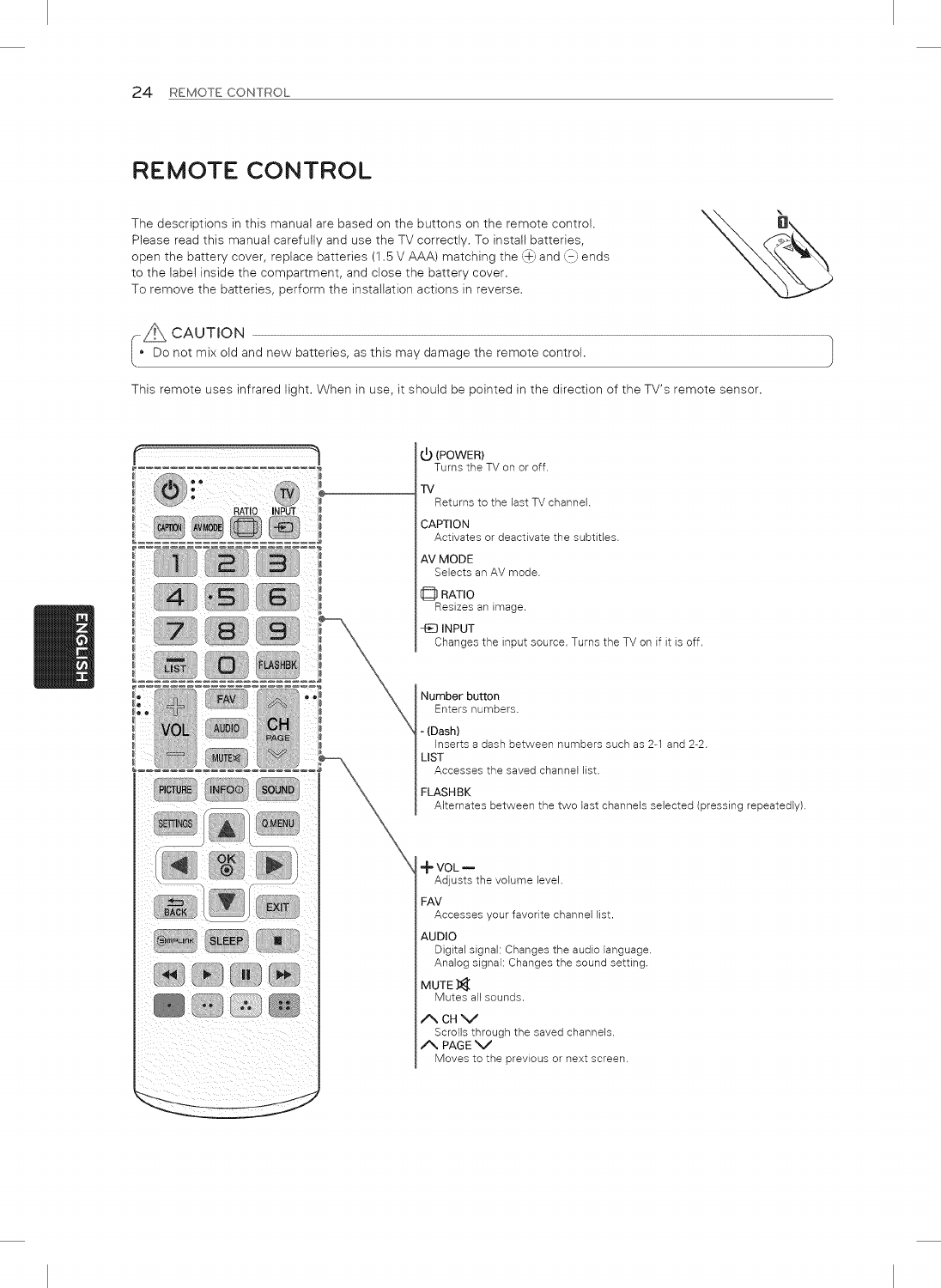

#### Controls SIMPLINK compatible devices (USB,SIMPLINK).

#### Color buttons

These access special functions in some menus. (**a:** Red,  $\left(\frac{1}{2}, \frac{1}{2}\right)$ : Green, **2.** Yellow, **2.** Blue)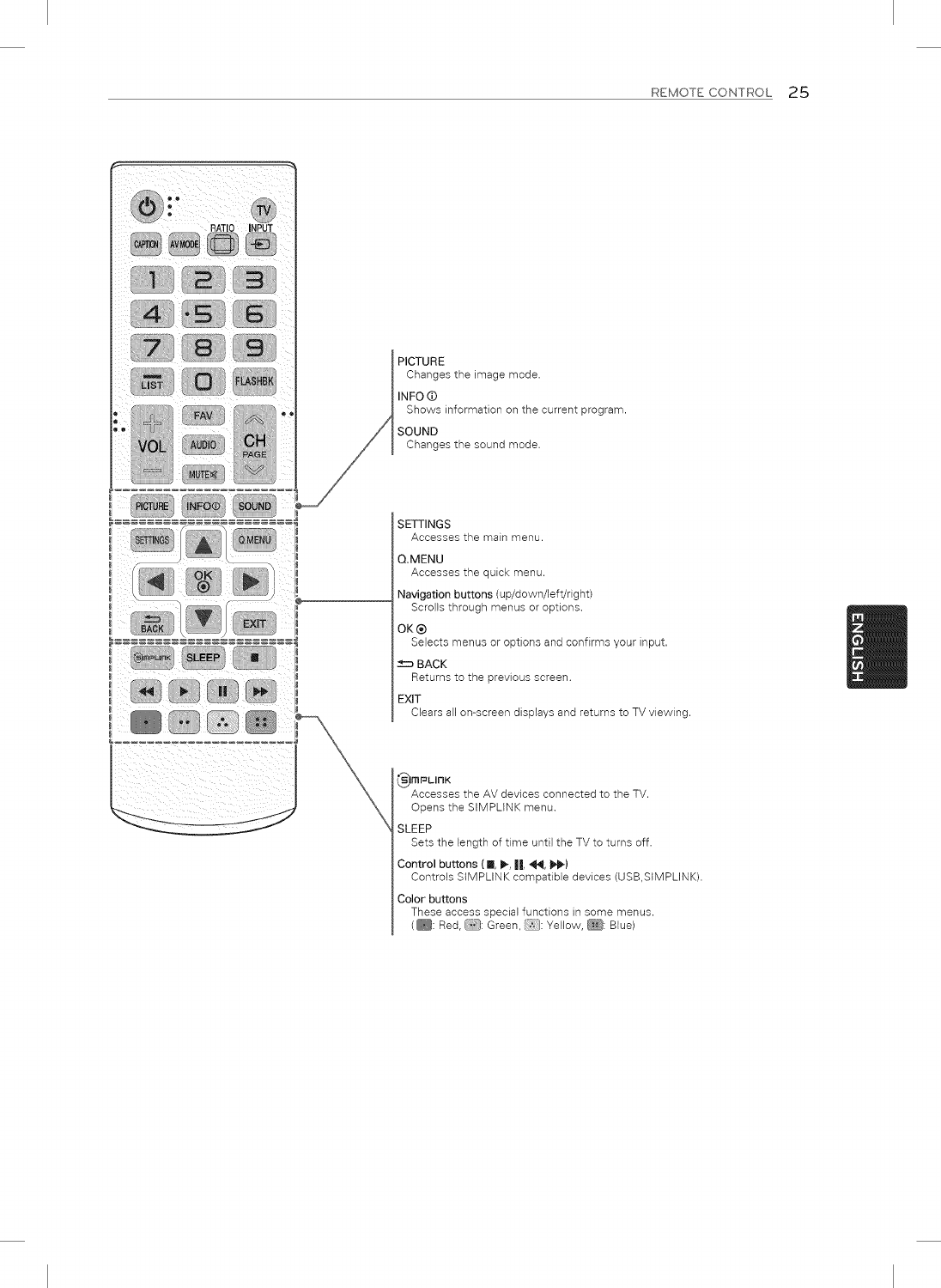### **WATCHING TV**

### Turning the TV on for the first time

When you turn the TV on for the first time, the Initial setting screen appears. Select a language and customize the basic settings.

- 1 Connect the power cord to <sup>a</sup> power outlet.
- 2 in Standby mode, press the power button on the remote control to turn the TV on. The Initial setting screen appears when you turn the TV on for the first time.

word in the control of the setting by accessing<br>
• You can also access **Initial Setting** by accessing OPTION in the main menu.

3 Follow the on-screen instructions to customize your TV settings according to your preferences.



- To display images in the best quality for your home environment, select Home Use.
- Store Demo is suitable for the retail environment.
- If you select Store Demo, any customized settings will switch back to the default settings of Store<br>Demo in 5 minutes.

4 When the basic settings are complete, press the OK.

#### **LD** NOTE -

- if you do not complete the Initial setting, it will appear whenever the TV turns on.
- Disconnect the power cord from the power outlet when you do not use the TV for a long period of time.
- 5 To turn the TV off, press the power button on the remote control.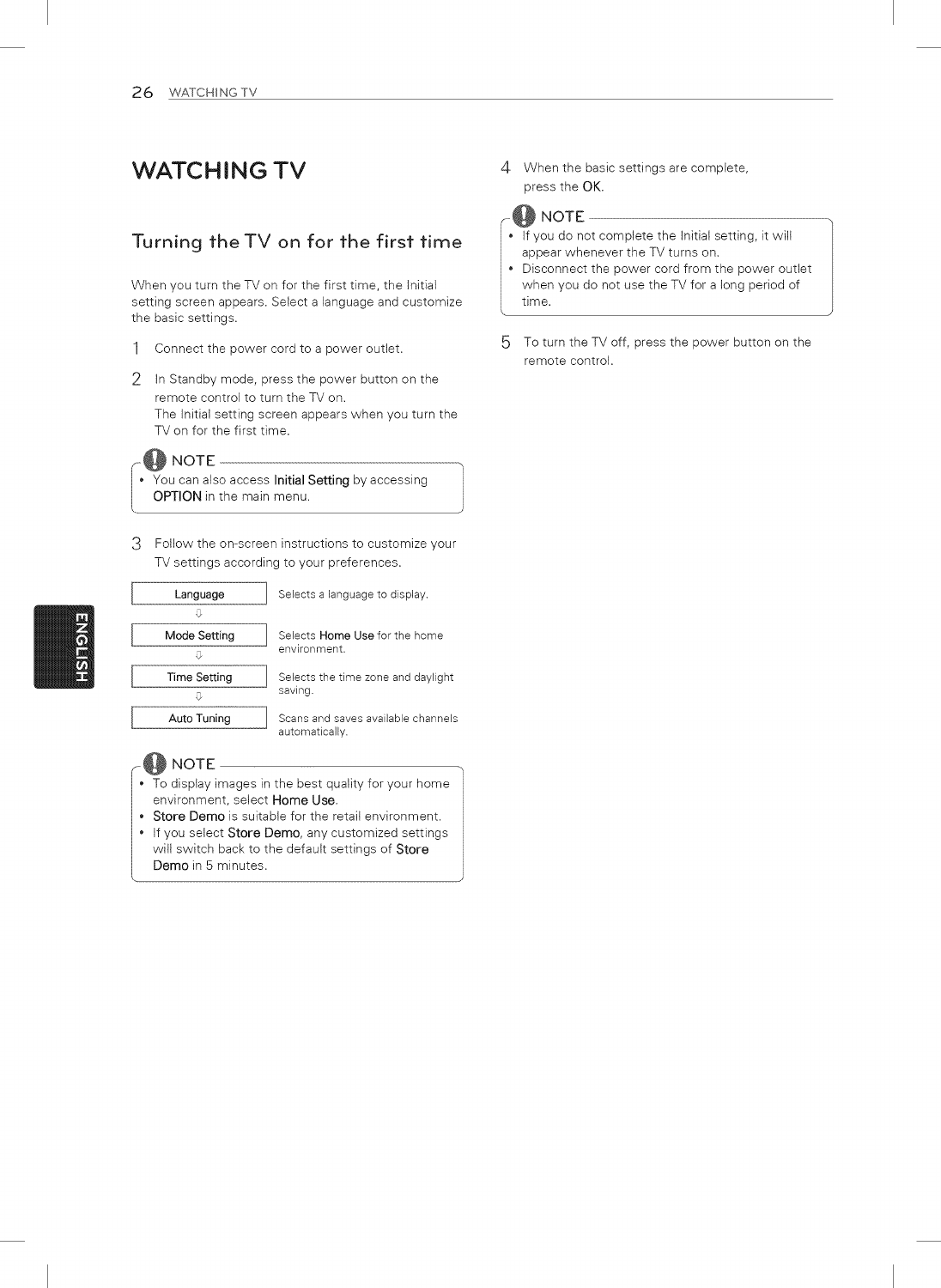## SPECIFICATIONS

Product specifications may be changed without prior notice due to upgrade of product functions.

|                          |                                     | Power requirement $\sim$ $\sim$ $\sim$ $\sim$ $\sim$ 40 $\sim$ 50 $\prime$ 60 $\rm Hz$ |
|--------------------------|-------------------------------------|----------------------------------------------------------------------------------------|
|                          | Television System <b>Television</b> | NTSC-M, ATSC, 64 & 256 QAM                                                             |
| Program Coverage         |                                     | √. √ VHF 2-13, UHF 14-69, CATV 1-135, DTV 2-69, CADTV 1-135                            |
|                          | External Antenna Impedance          | $75\,\Omega$                                                                           |
| Environment<br>condition | Operating Temperature               | l 0 - 40 °C.                                                                           |
|                          | Operating Humidity <b>Company</b>   | Less than 80 %                                                                         |
|                          | Storage Temperature                 | $-20 - 60 °C$                                                                          |
|                          | Storage Humidity                    | Less than 85 %                                                                         |

|                                              | MODELS -                          | $32L$ N520B<br>(32LN520B-UA)         | 42LN5200<br>(42LN5200-UA)            |
|----------------------------------------------|-----------------------------------|--------------------------------------|--------------------------------------|
| <b>Dimensions</b><br>$(W \times H \times D)$ |                                   | 738 x 497 x 207 (mm)                 | $968 \times 629 \times 236$ (mm)     |
|                                              | With stand                        | $29.0 \times 19.5 \times 8.1$ (inch) | $38.1 \times 24.7 \times 9.2$ (inch) |
|                                              | Without stand                     | 738 x 449 x 79 (mm)                  | $968 \times 579 \times 79$ (mm)      |
|                                              |                                   | 29.0 x 17.6 x 3.1 (inch)             | 38.1 x 22.7 x 3.1 (inch)             |
| With stand<br>Weight<br>Without stand        | 7.0 kg (15.4 lbs)                 | 10.7 kg (23.5 lbs)                   |                                      |
|                                              |                                   | 6.4 kg (14.1 lbs)                    | 9.6 kg (21.1 lbs)                    |
|                                              | Current Value / Power consumption | 1.3 A / 80 W                         | 1.6 A / 110 W                        |

|                                                     |                                   | 32LN530B<br>(32LN530B-UA)            | 39LN5300                             |  |
|-----------------------------------------------------|-----------------------------------|--------------------------------------|--------------------------------------|--|
|                                                     |                                   | 32LN5300<br>(32LN5300-UB)            | (39LN5300-UB)                        |  |
| With stand<br>Dimensions<br>$(W \times H \times D)$ |                                   | 738 x 497 x 207 (mm)                 | 894 x 587 x 236 (mm)                 |  |
|                                                     |                                   | $29.0 \times 19.5 \times 8.1$ (inch) | 35.1 x 23.1 x 9.2 (inch)             |  |
|                                                     | Without stand                     | 738 x 449 x 79 (mm)                  | 894 x 537 x 79.0 (mm)                |  |
|                                                     |                                   | 29.0 x 17.6 x 3.1 (inch)             | $35.1 \times 21.1 \times 3.1$ (inch) |  |
| Weight                                              | With stand                        | 7.0 kg (15.4 lbs)                    | 9.7 kg (21.3 lbs)                    |  |
|                                                     | Without stand                     | 6.4 kg (14.1 lbs)                    | 8.6 kg (18.9 lbs)                    |  |
|                                                     | Current Value / Power consumption | 1.3 A / 80 W                         | 1.5 A / 100 W                        |  |

|                                                                             |                                   | $42L$ N5300 $\sim$<br>(42LN5300-UB)  |
|-----------------------------------------------------------------------------|-----------------------------------|--------------------------------------|
| With stand<br><b>Dimensions</b><br>$(W \times H \times D)$<br>Without stand | $968 \times 629 \times 236$ (mm)  |                                      |
|                                                                             |                                   | $38.1 \times 24.7 \times 9.2$ (inch) |
|                                                                             |                                   | $968 \times 579 \times 79$ (mm)      |
|                                                                             |                                   | 38.1 x 22.7 x 3.1 (inch)             |
| With stand<br>Weight<br>Without stand                                       | 10.7 kg (23.5 lbs)                |                                      |
|                                                                             |                                   | 9.6 kg (21.1 lbs)                    |
|                                                                             | Current Value / Power consumption | 1.6 A / 110 W                        |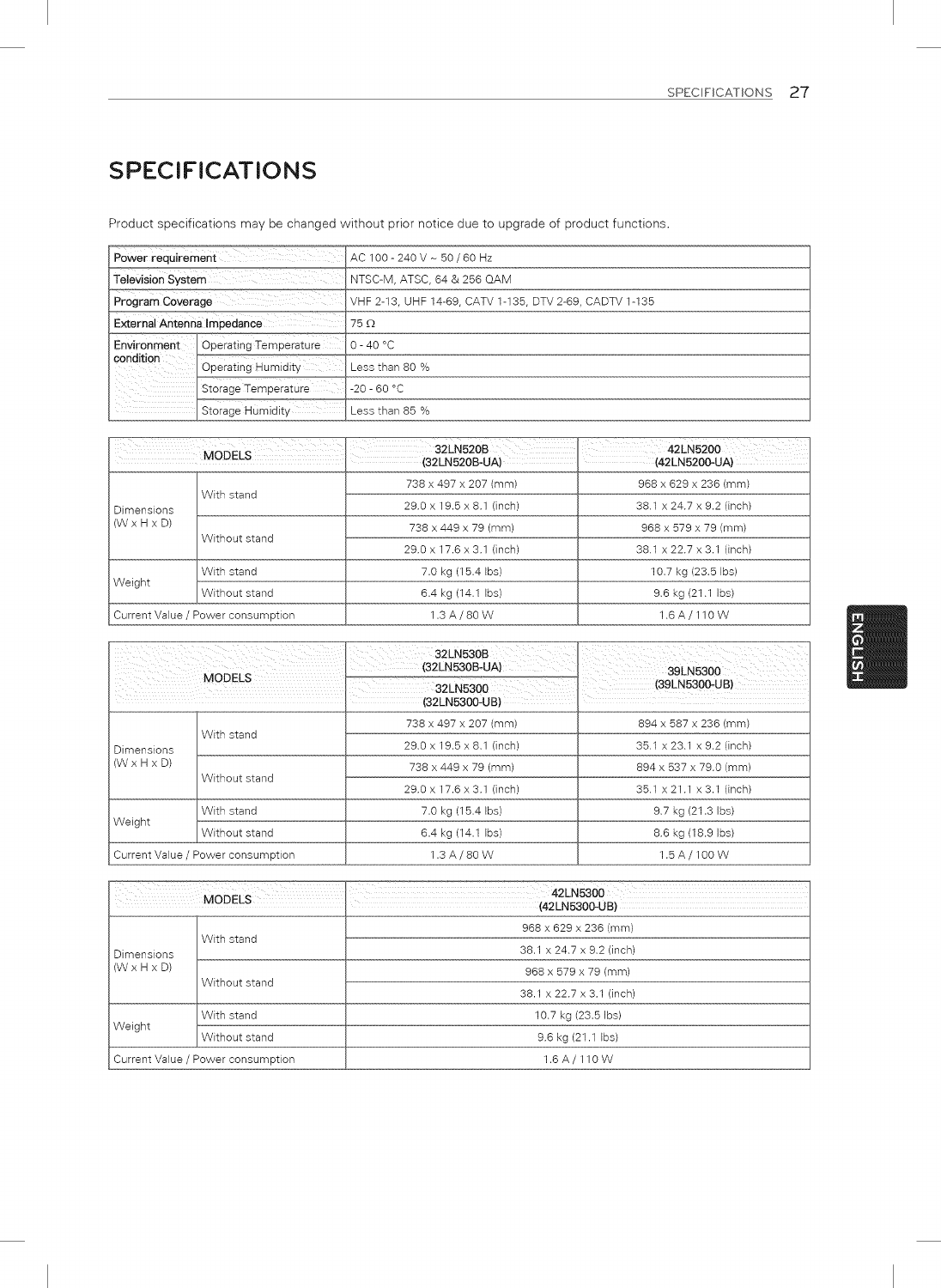#### 28 SPECIFICATIONS

|                                                                             |                                   | 42LN5400<br>(42LN5400-UA)            | 47LN5400<br>(47LN5400-UA)             |
|-----------------------------------------------------------------------------|-----------------------------------|--------------------------------------|---------------------------------------|
| With stand<br><b>Dimensions</b><br>$(W \times H \times D)$<br>Without stand | 968 x 629 x 236 (mm)              | 1,080 x 694 x 264 (mm)               |                                       |
|                                                                             |                                   | 38.1 x 24.7 x 9.2 (inch)             | $42.5 \times 27.3 \times 10.3$ (inch) |
|                                                                             |                                   | 968 x 579 x 79 (mm)                  | $1,080 \times 642 \times 80.5$ (mm)   |
|                                                                             |                                   | $38.1 \times 22.7 \times 3.1$ (inch) | $42.5 \times 25.2 \times 3.1$ (inch)  |
| With stand<br>Weight<br>Without stand                                       | 10.7 kg (23.5 lbs)                | 14.5 kg (31.9 lbs)                   |                                       |
|                                                                             |                                   | 9.6 kg (21.1 lbs)                    | 13.1 kg (28.8 lbs)                    |
|                                                                             | Current Value / Power consumption | 1.1 A / 110 W                        | 1.3 A / 130 W                         |

| MODELS                                                                      |                                    | 50LN5400<br>(50LN5400-UA)             | 55LN5400<br>(55LN5400-UA)             |  |
|-----------------------------------------------------------------------------|------------------------------------|---------------------------------------|---------------------------------------|--|
| With stand<br><b>Dimensions</b><br>$(W \times H \times D)$<br>Without stand | $1.136 \times 727 \times 264$ (mm) | $1.250 \times 790 \times 297$ (mm)    |                                       |  |
|                                                                             |                                    | $44.7 \times 28.6 \times 10.3$ (inch) | $49.2 \times 31.1 \times 11.6$ (inch) |  |
|                                                                             |                                    | $1.136 \times 673 \times 82.1$ (mm)   | $1,250 \times 737 \times 79.1$ (mm)   |  |
|                                                                             |                                    | $44.7 \times 26.4 \times 3.2$ (inch)  | $49.2 \times 29.0 \times 3.1$ (inch)  |  |
| With stand<br>Weight<br>Without stand                                       | 15.6 kg (34.3 lbs)                 | 21.2 kg (46.7 lbs)                    |                                       |  |
|                                                                             |                                    | 14.2 kg (31.3 lbs)                    | 19.1 kg (42.1 lbs)                    |  |
|                                                                             | Current Value / Power consumption  | 1.4 A / 140 W                         | $1.6$ A $/$ 160 W                     |  |

### HDMI (DTV) supported mode

| Resolution   | Horizontal<br>Frequency (kHz) | <b>Vertical Frequency</b><br>(Hz)<br>ta di mandata |
|--------------|-------------------------------|----------------------------------------------------|
|              | 31.47                         | 59.94                                              |
| 720 x 480p   | 31.50                         | 60.00                                              |
|              | 44.96                         | 59.94                                              |
| 1280 x 720p  | 45.00                         | 60.00                                              |
| 1920 x 1080i | 33.72                         | 59.94                                              |
|              | 33.75                         | 60.00                                              |
|              | 26.97                         | 23.976                                             |
| 1920 x 1080p | 27.00                         | 24.00                                              |
|              | 33.71                         | 29.97                                              |
|              | 33.75                         | 30.00                                              |
|              | 67.432                        | 59.94                                              |
|              | 67.50                         | 60.00                                              |

#### Component port connecting information

| Component ports on the TV |  |  |
|---------------------------|--|--|
|                           |  |  |

|                    |                          | P.                 |
|--------------------|--------------------------|--------------------|
| Video output ports |                          |                    |
| on DVD player      | <b>College</b><br>To all | $\curvearrowright$ |
|                    |                          |                    |

#### Component supported mode

| Resolution   | Horizontal<br>Frequency (kHz) | Vertical Frequency<br>(Hz) |
|--------------|-------------------------------|----------------------------|
| 720 x 480i   | 15.73                         | 59.94                      |
|              | 15.73                         | 60.00                      |
| 720 x 480p   | 31.47                         | 59.94                      |
|              | 31.50                         | 60.00                      |
| 1280 x 720p  | 44.96                         | 59.94                      |
|              | 45.00                         | 60.00                      |
| 1920 x 1080i | 33.72                         | 59.94                      |
|              | 33.75                         | 60.00                      |
| 1920 x 1080p | 26.97                         | 23.94                      |
|              | 27.00                         | 24.00                      |
|              | 33.71                         | 29.97                      |
|              | 33.75                         | 30.00                      |
|              | 67.432                        | 59.94                      |
|              | 67.50                         | 60.00                      |

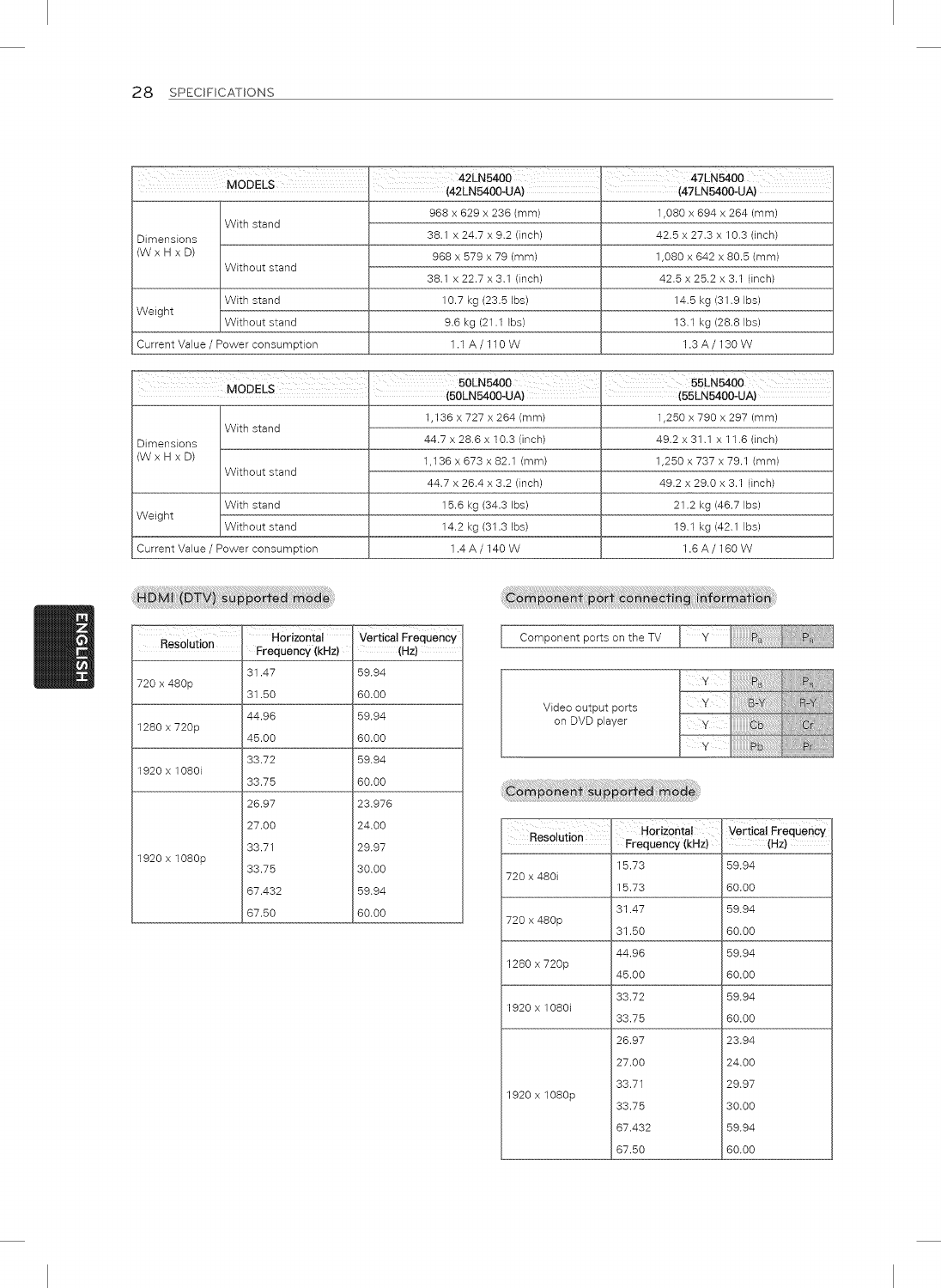## TROUBLESHOOTING

#### General

| Problem                                           | Solution                                                                                                                                                                                                                                                                                                                  |
|---------------------------------------------------|---------------------------------------------------------------------------------------------------------------------------------------------------------------------------------------------------------------------------------------------------------------------------------------------------------------------------|
| Cannot control the TV with the remote<br>control. | • Check the remote control sensor on the product and try again.<br>• Check if there is any obstacle between the product and the remote control.<br>• Check if the batteries are still working and properly installed $(\theta)$ to $(\theta)$ , $(-)$ to $(-)$ ).                                                         |
| No image display and no sound is<br>produced.     | • Check if the product is turned on.<br>• Check if the power cord is connected to a wall outlet.<br>• Check if there is a problem in the wall outlet by connecting other products.                                                                                                                                        |
| Image appears slowly when the TV<br>turns on.     | • The image is muted during the product startup process. This is normal, if the image does<br>not appear in a few minutes, unplug the TV for 30 seconds and try again. If the image still<br>does not appear, contact the authorized service center in your local area.                                                   |
| Cannot connect external devices.                  | • Refer to the "Connection Overview" and connect an external device.                                                                                                                                                                                                                                                      |
| The TV turns off suddenly.                        | • Check the power control settings. The power supply may be interrupted.<br>• Check if the Auto sleep feature is activated in the Time settings.<br>Refer to the "Sleep Timer".<br>. If there is no signal while the TV is on, the TV will turn off automatically after 15 minutes of<br>inactivity. (Depending on model) |

#### Audio

| Problem                                              | Solutior                                                                                                                                                                                                                               |
|------------------------------------------------------|----------------------------------------------------------------------------------------------------------------------------------------------------------------------------------------------------------------------------------------|
| No sound is produced while images<br>are displaying. | • Press VOL $+$ or $-$ button.<br>• Check if the sound is muted by pressing <b>MUTE</b> .<br>• Scroll to other channels. There may a problem with the broadcast.<br>• Check if the TV Speaker feature is activated in the menu option. |
| No output from one of the speakers                   | Adjust Balance in the menu option.                                                                                                                                                                                                     |
| Unusual sound from inside the TV is<br>produced.     | A change in ambient humidity or temperature may result in an unusual noise when the<br>product turns on or off. There is no problem with your product.                                                                                 |

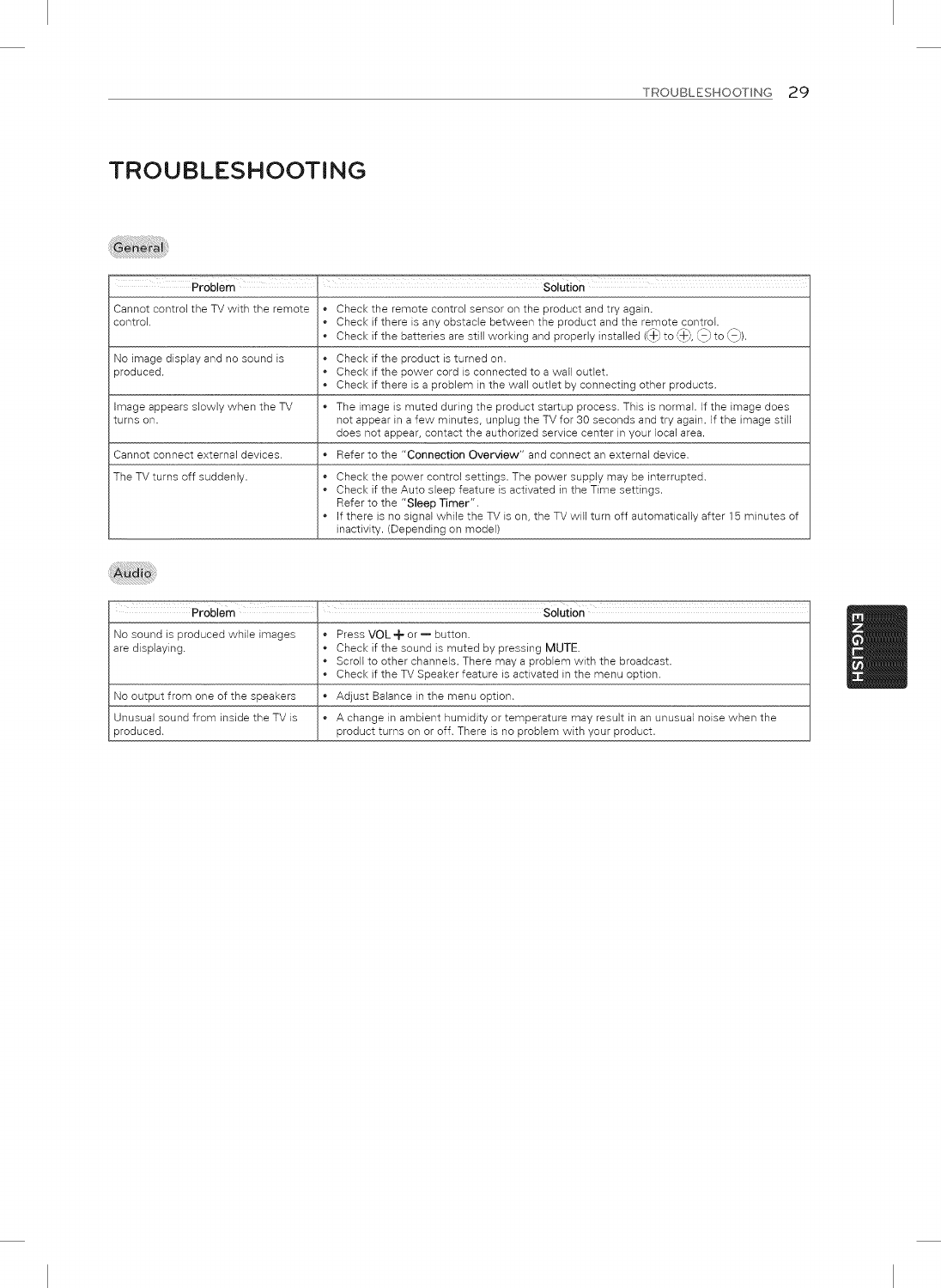Video

| Problem                                                               | Solution                                                                                                                                                                                                                                                        |
|-----------------------------------------------------------------------|-----------------------------------------------------------------------------------------------------------------------------------------------------------------------------------------------------------------------------------------------------------------|
| An image displays in black and white or<br>the color quality is poor. | Adjust the color setting in the menu option.<br>Keep a sufficient distance between this product and other electronic products.<br>• Scroll to other channels. There may a problem with the broadcast.                                                           |
| Horizontal or vertical bars appears or<br>images blur                 | • Check if there are local interferences such as an electrical appliance or power tool.                                                                                                                                                                         |
| Lines or streaks appear on images                                     | • Check the antenna or aim the antenna to the proper direction.                                                                                                                                                                                                 |
| Afterimages (ghosts) appear when the<br>product turns off             | • Pixels may have been damaged from a fixed image displayed for a long time (image burn).<br>Use a screen saver to prevent the pixel damage on the screen.                                                                                                      |
| The power is on but the screen appears<br>extremely dark.             | • Adjust the brightness and contrast in the menu option.                                                                                                                                                                                                        |
| "No Signal" appears on the screen.                                    | • Check if the signal cable is connected between the TV and products properly.<br>• Check the selected input source by pressing INPUT.                                                                                                                          |
| Black spots appear on the screen.                                     | • Several pixels in red, green, white, or black may appear on the screen that can attribute to<br>the characteristics of the panel.<br>• This is normal.                                                                                                        |
| The display offset is wrong.                                          | Adjust the position setting in the Picture menu.<br>Check if the video card resolution and frequency are supported by the product. If the<br>frequency is out of range, set to the recommended resolution using the display settings on<br>the external device. |
| Thin lines appear in the background of<br>the screen.                 | • Check the video cable connections.                                                                                                                                                                                                                            |
| The reception on some channels is<br>poor                             | • Scroll to other channels. There may a problem with the broadcast.<br>The station signal may be weak. Aim the antenna to the proper direction.<br>Check if there is local interferences such as an electrical appliance or power tool.                         |

## EXTERNAL CONTROL DEVICE SETUP

To obtain the external control device setup information, please visit 'www.lg.com'.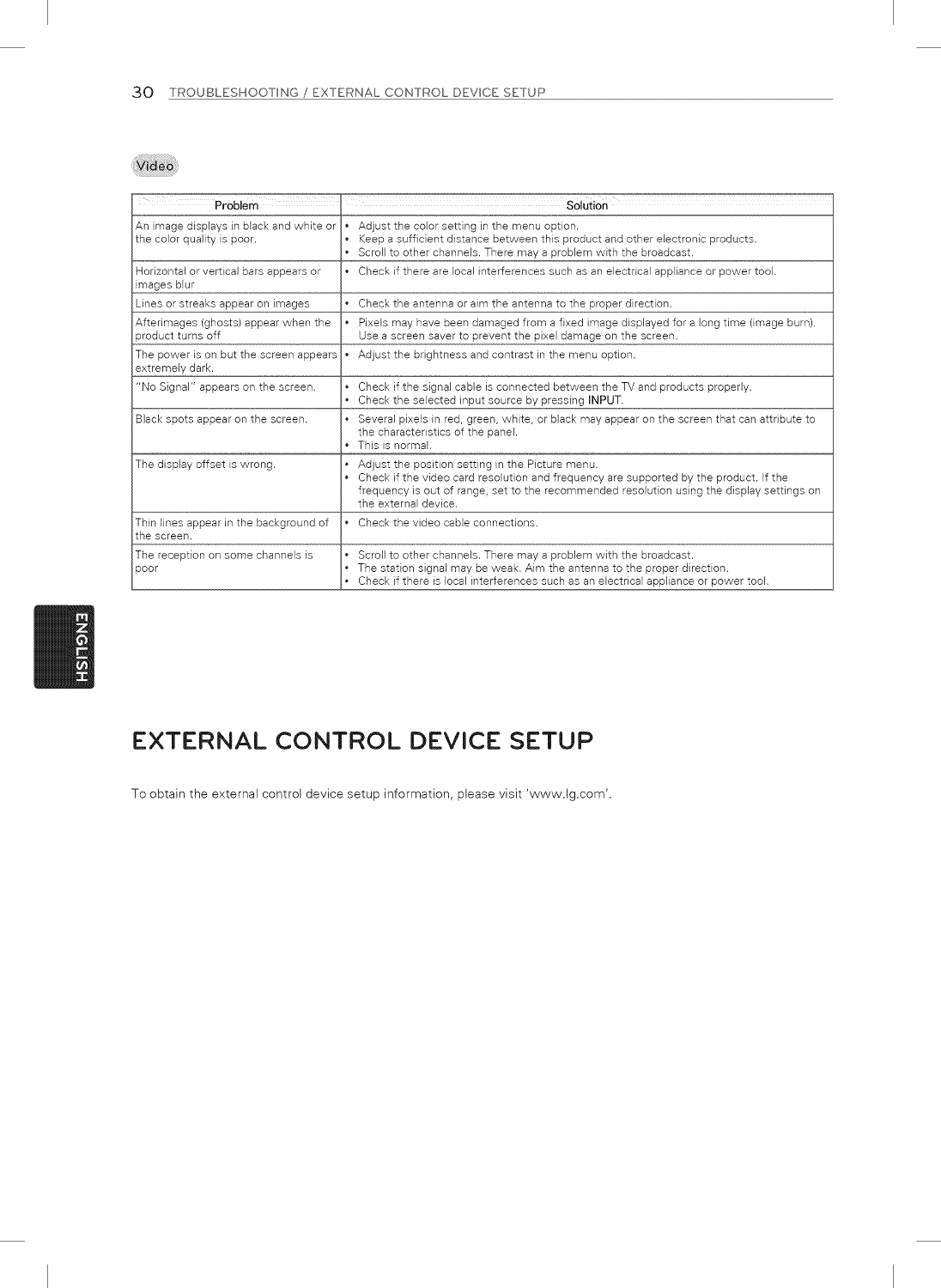**CHILD SAFETY:** It Makes A Difference How and Where **You Use Your Flat Panel Display** 

### Congratulations on your purchase! As you enjoy your new product, please keep these safety tips in mind:



#### THE ISSUE

- The home theater entertainment experience is a growing trend and larger flat panel displays are popular purchases. However, flat panel displays are not always supported on the proper stands or installed according to the manufacturer's recommendations.
- , Flat panel displays that are inappropriately situated on dressers, bookcases, shelves, desks, speakers, chests or carts may fall over and cause injury.

#### THIS MANUFACURER CARES!

• The consumer electronics industry is committed to making home entertainment enjoyable and safe.

#### TUNE INTO SAFETY

- , One size does NOT fit all. Follow the manufacturer's recommendations for the safe installation and use of your flat panel display.
- , Carefully read and understand all enclosed instructions for proper use of this product.
- , Don't allow children to climb on or play with furniture and television sets.
- , Don't allow place flat panel displays on furniture that can easily be used as steps, such as a chest of drawers.
- , Remember that children can become excited while watching a program, especially on a "larger than life" flat panel display. Care should be taken to place or install the display where it cannot be pushed, pulled over, or knocked down.
- , Care should be taken to route all cords and cables connected to the flat panel display so that they cannot be pulled or grabbed by curious children.

### WALL MOUNTING: IF YOU DECIDE TO WALL MOUNT YOUR FLAT PANEL DISPLAY, ALWAYS:

- Use a mount that has been recommended by the display manufacturer and/or listed by an independent laboratory (such as UL, CSA, ETL).
- , Follow all instructions supplied by the display and wall mount manufacturers.
- , If you have any doubts about your ability to safely install your flat panel display, contact your retailer about professional installation.
- Make sure that the wall where you are mounting the display is appropriate. Some wall mounts are not designed to be mounted to walls with steel studs or old cinder block construction. If you are unsure, contact a professional installer.
- , A minimum of two people are required for installation. Flat panel displays can be heavy.